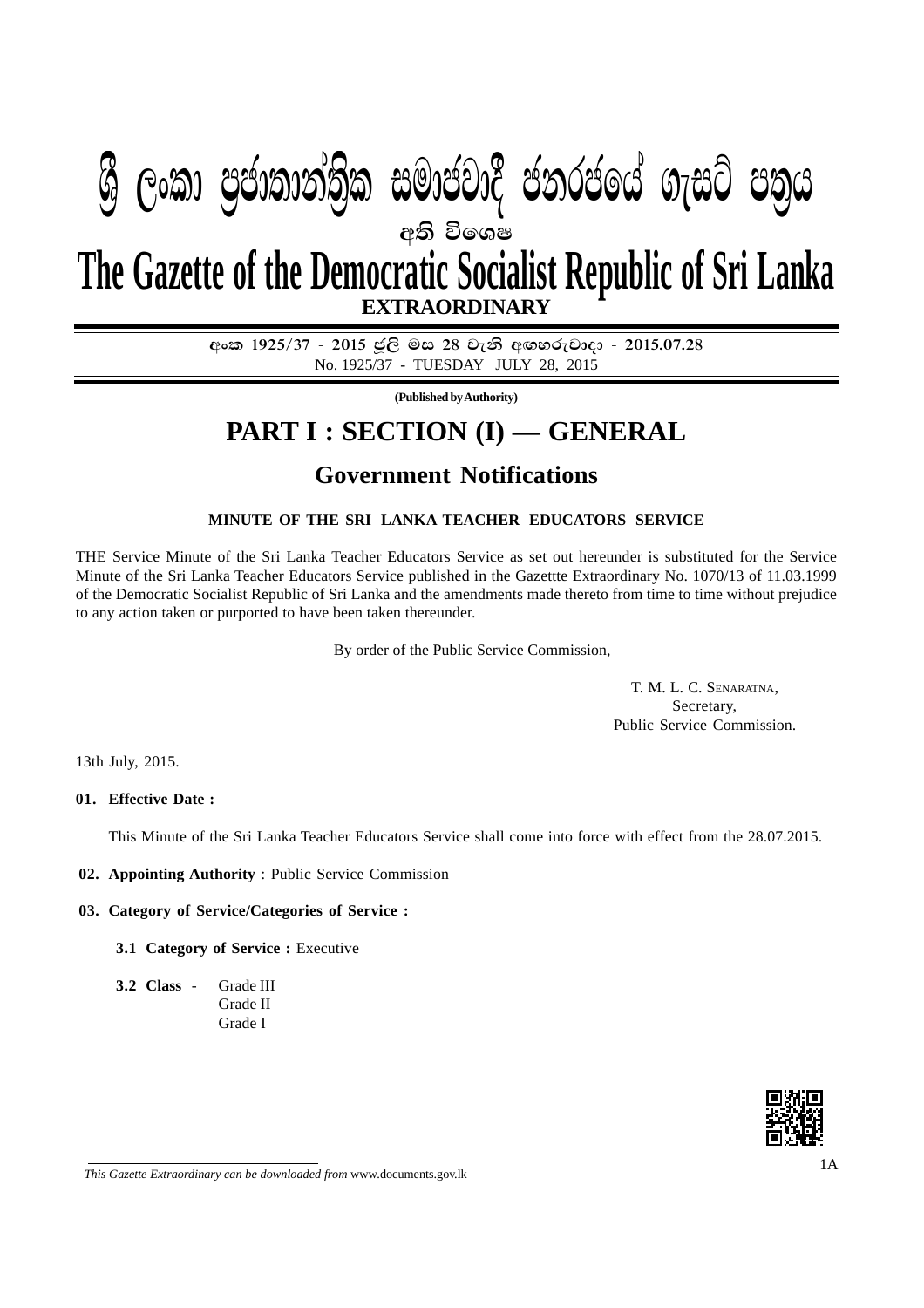# **04. General definition on the role assigned :**

The execution of academic functions of the National Colleges of Education, Teacher Training Colleges and Teacher Centres established for the purpose of acquiring knowledge, skills and attitudes necessary for the teachers with a view to properly maintaining the process of learning and teaching in the schools in keeping with the national education policy and matters incidental thereto, and also, working in close liaison with the higher education institutes in order that the knowledge in the changing sphere of education is gained.

### **05. Salary :**

- **5.1 Salary Code :** SL-I-2006
- **5.2 Salary Scale :** Rs. 22,935 10 x 645 8 x 790 17 x 1,050 53,555

# **5.3 Grade system pertaining to the category of service and initial salary step of the grade system :**

| Grade | <b>Initial Salary Step</b> | <b>Initial Salary Point</b> |
|-------|----------------------------|-----------------------------|
|       | Step 01                    | Rs. 22,935                  |
|       | Step 12                    | Rs. 30,175                  |
|       | Step 20                    | Rs. 36,755                  |

#### **06. Posts belonging to the Service :**

# 6.1 **Approved titles of the posts, approved number of posts and grades** :

| Approved titles of the posts                  | Grade       | Approved cadre |
|-----------------------------------------------|-------------|----------------|
| President of College of Education             |             | 18             |
| Vice President of Colleges of Education       |             | 59             |
| Principal of Teacher Training Colleges        |             | 8              |
| Senior Lecturer                               |             | 37             |
| Coordinating Lecturer                         |             | 60             |
| Deputy Principal of Teacher Training Colleges | $\Pi / \Pi$ | 16             |
| Manger of Teacher Centres                     | $\Pi / \Pi$ | 106            |
| Lecturer                                      | $\rm H/H$   | 1785           |
| Total                                         |             | 2089           |

#### **6.2 Consolidated number of officers :** 2089

All of the Grades III, II and I are deemed to have been belonging to the consolidated number of officers for the purpose of promotion from grade to grade.

**6.3 Nature of the Post/Posts :** Posts are permanent and pensionable.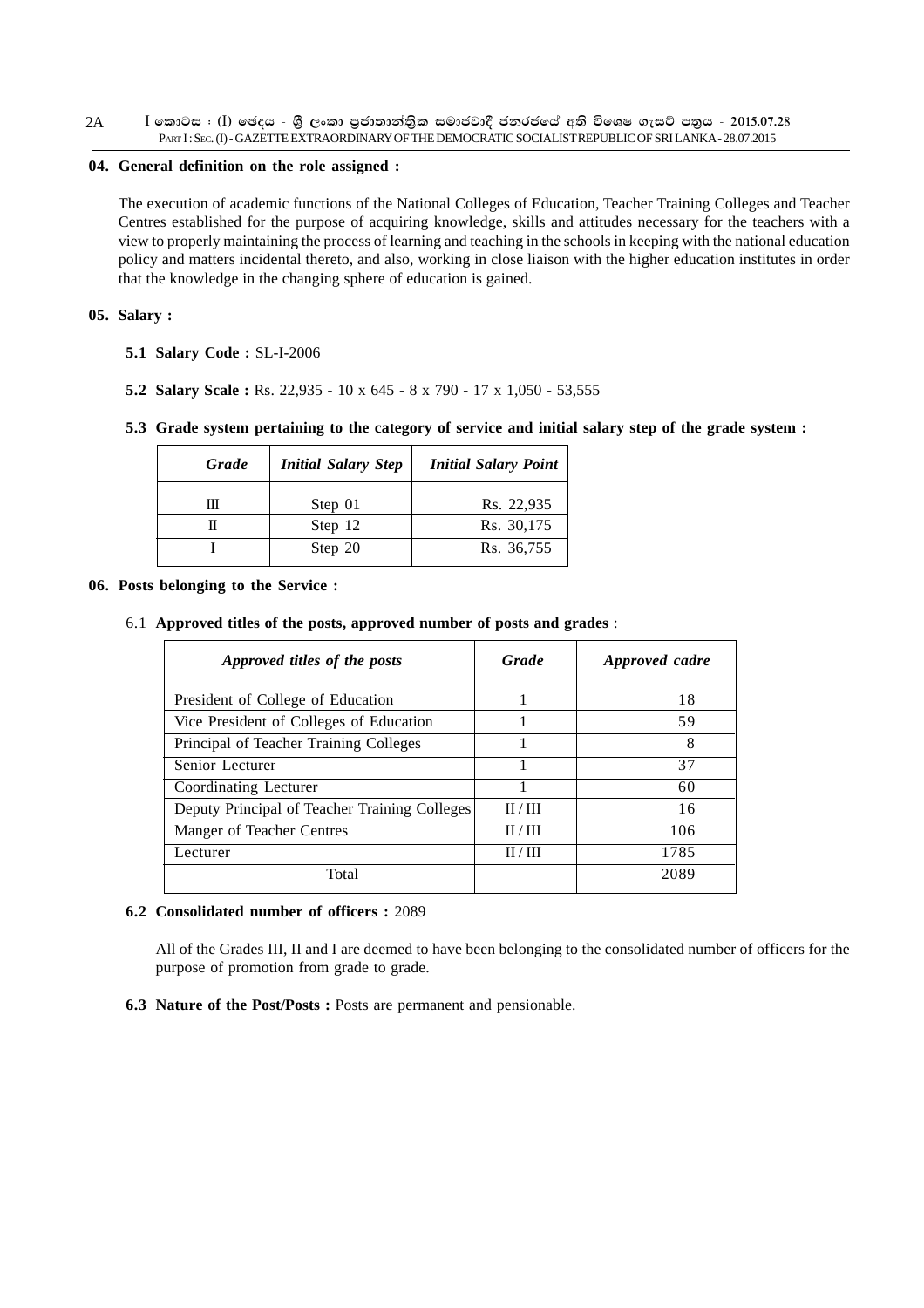# **07. Method of Recruitment :**

#### **7.1 Percentage of Recruitment :**

| <b>Stream</b> | Percentage     |
|---------------|----------------|
| Jpen          | 35%            |
| Limited       | 65%            |
| Merit         | Not applicable |

#### **7.2 Open Recruitment :**

- 7.2.1 Grade to which the recuitment is made : Sri Lanka Teacher Educators Service : Grade III
- 7.2.2 Qualifications :
	- 7.2.2.1 Educational Qualifications :

A Degree with a Second Class (Upper) in the relevant discipline and a Post Graduate Diploma in Education from an University recognized by the University Grants Commission or from an institute recognized by the University Grant Commission as being a degree awarding institute.

#### **OR** STREET IN THE STREET IS NOT THE STREET IN THE STREET IS NOT THE STREET IN THE STREET IS NOT THE STREET IN THE STREET IS NOT THE STREET IN THE STREET IS NOT THE STREET IN THE STREET IS NOT THE STREET IN THE STREET IS N

Bachelor of Education Degree with a Second Class (Upper) in the relevant discipline

- 7.2.2.2 Professional Qualifications : Not applicable
- 7.2.2.3 Experience : Consider as an extra qualification
- 7.2.2.4 Physical Qualifications :

Every candidate should be physically and mentally sound enough to serve in any part of Sri Lanka and perform duties in the respective post.

- 7.2.2.5 Other :
	- (i) Should be of excellent moral character
	- (ii) No person is permitted to vie for the competitive examination for more than three (03) sittings.
	- (iii) Qualifying date The fact as to whether the candidate has fulfilled required qualifications to sit the competitive examination for appointment to the Service is accepted only if such candidate has in every respect met with necessary qualifications set out in provisos from 7.2.2 to 7.2.3 as at the date mentioned in the notice calling for applications.

# 7.2.3 Age :

- 7.2.3.1 Minimum limit : 22 years
- 7.2.3.2 Maximum limit : 30 years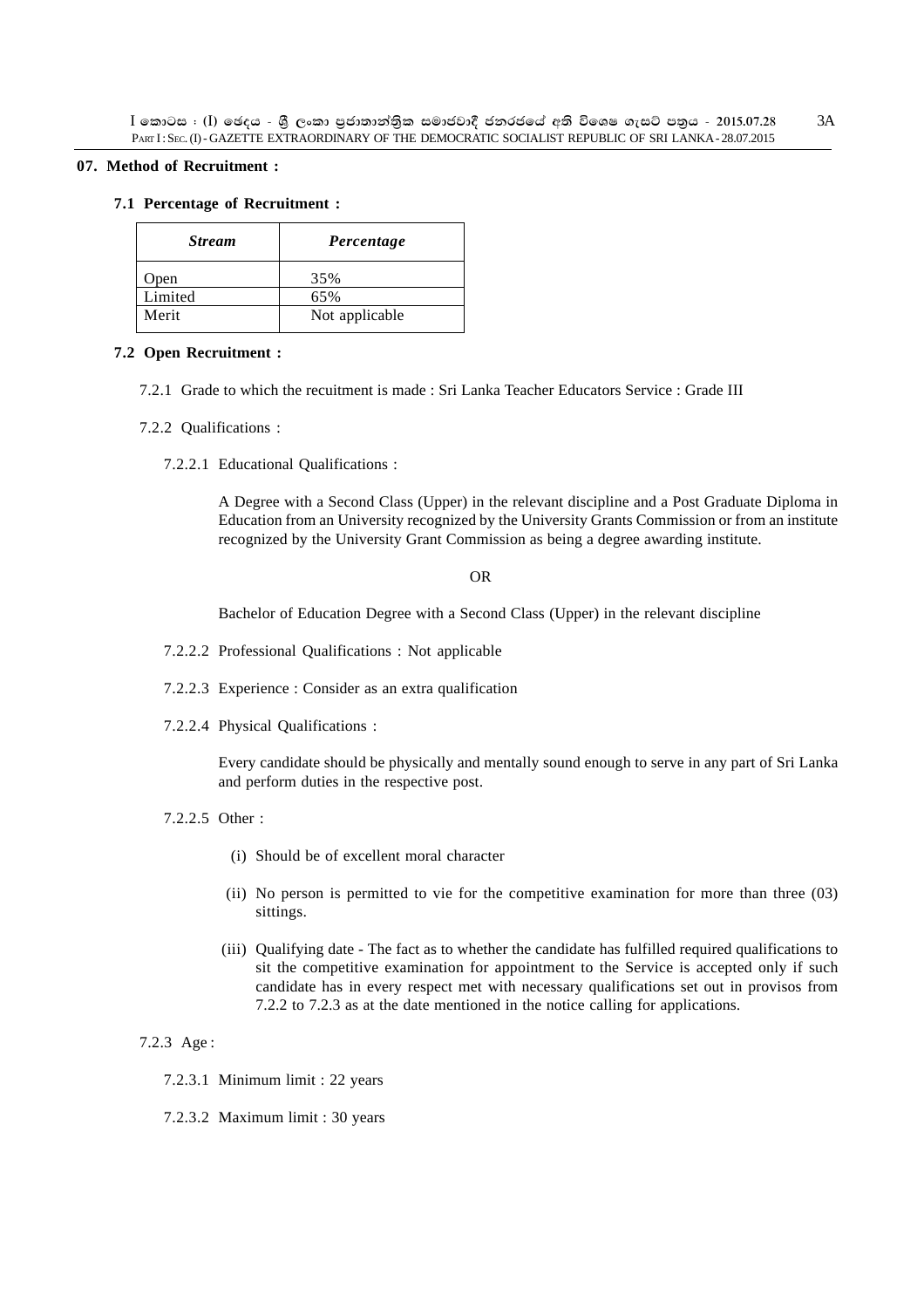7.2.4 Method of Recruitement :

- (i) Recruitment is made on the results of a written examination and a structured interview with a practical test.
- (ii) In this connection, a candidate should offer all three subjects at the written examination and be successful in all such subjects.
- (iii) Candidates constituting twice the number of vacancies from among those who obtained minimum or higher marks to pass the written examination will be called for the structured interview. The structured interview will be conducted by a Board of Interview appointed by the Public Service Commission.
- (iv) Recruitment to the Service, based on the aggregate of marks of those candidates who obtained minimum passable marks from both the written examination and the practical skill of conducting lectures shown at the structured interview in the order of merit of the highest aggregate marks, will be made in a number equal to the number of vacancies.
- 7.2.4.1 Written Examination :

| <b>Subjects</b>                | <b>Maximum</b><br><b>Marks</b> | Passable<br><b>Marks</b> |
|--------------------------------|--------------------------------|--------------------------|
| General Knowledge and Aptitude | 100                            | 40                       |
| Comprehension and Case Study   | 100                            | 40                       |
| Elements of Education          | 100                            | 40                       |

(Reference : Schedule IV)

- 7.2.4.1.1 Conducting Authority Commissioner General of Examinations
- 7.2.4.2 Vocational Test : Not applicable
- 7.2.4.3 General Interview : No marks will be awarded. The general interview will be conducted simultaneously with the structured interview.

Objectives to be achieved : To ascertain as to whether all the qulaifications set out in the Service Minute of the Sri Lanka Teacher Educators Service and the notice published for recruitment has been met in every respect.

Appointing Authority of the Board of General Interview : Public Service Commission

7.2.4.4 Structured Interview :

|    | Criteria of awarding marks             | Maximum <sup> </sup><br><b>Marks</b> | Passable<br><b>Marks</b> |
|----|----------------------------------------|--------------------------------------|--------------------------|
|    | Part I                                 |                                      |                          |
|    | Additional educational qualifications  | 15                                   |                          |
|    | Experience in teaching                 | 15                                   |                          |
| 3. | English language competency            | 10                                   | Not Applicable           |
| 4. | <b>ICT</b> skill                       | 10                                   |                          |
|    | Part II - Practical Test               |                                      |                          |
|    | Practical skill of conducting lectures | 50                                   | 20                       |
|    |                                        |                                      |                          |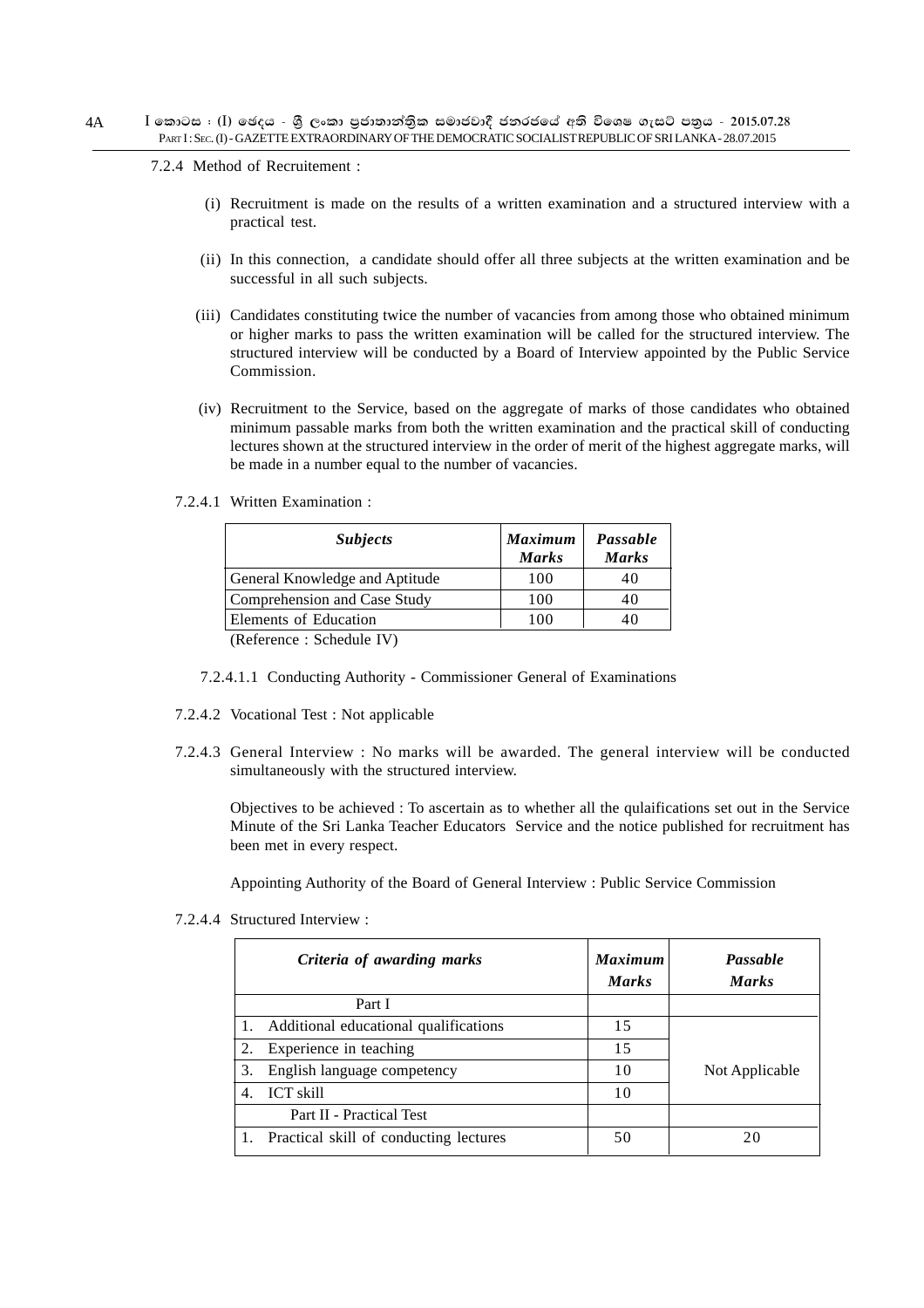Note :

- (i) The Public Service Commission will approve a detailed marking scheme for the structured interview within the maximum marks assigned in respect of the main areas of awarding marks as stated in Part I of the Table above.
- (ii) A practical test will be held to assess the skill of conducting lectures as stated below :

| Criteria of awarding marks             | <b>Maximum</b><br><b>Marks</b> | Minimum Marks<br>considered for<br>selection |
|----------------------------------------|--------------------------------|----------------------------------------------|
| Preparation of lecture notes<br>1.     | 25                             |                                              |
| 2. Presentation                        | 25                             |                                              |
| 2.1 Approach                           | 04                             |                                              |
| 2.2 Concise presentation of the design | 04                             | 20                                           |
| of the lecture                         |                                |                                              |
| 2.3 Style of presentation              | 08                             |                                              |
| 2.4 Subject content                    | 0.5                            |                                              |
| 2.5 Time management                    | 04                             |                                              |

- 7.2.4.4.1 Appointing Authority of the Board of Structured Interview : Public Service Commission
- 7.2.5 Method of calling for applications :

A notice calling for application approved by the Public Service Commission will be published in the Government Gazette and the official website of the Ministry of Education.

#### **7.3. Limited Recruitment :**

- 7.3.1 Grade to which the recruitment is made : Sri Lanka Teacher Educators Service : Grade III
- 7.3.2 Qualifications :
	- 7.3.2.1 Educational Qualifications :

A Degree in the relevant discipline and a Post Graduate Diploma in Eudcation from an University recognized by the University Grants Commission or from an institute recognized by the University Grants Commission as being a degree awarding institute.

# **OR** Service Service Service Service Service Service Service Service Service Service Service Service Service Service Service Service Service Service Service Service Service Service Service Service Service Service Service S

Bachelor of Education Degree in the relevant discipline.

- Note : The qualifications set out in Schedule VII in respect of the disciplines therein will be accepted as minimum qualifications until the completion of 05 years from the date on which the Service Minute comes into force and the situation will be reviewed after the lapse of such period of five years.
- 7.3.2.2 Professional qualifications : Not applicable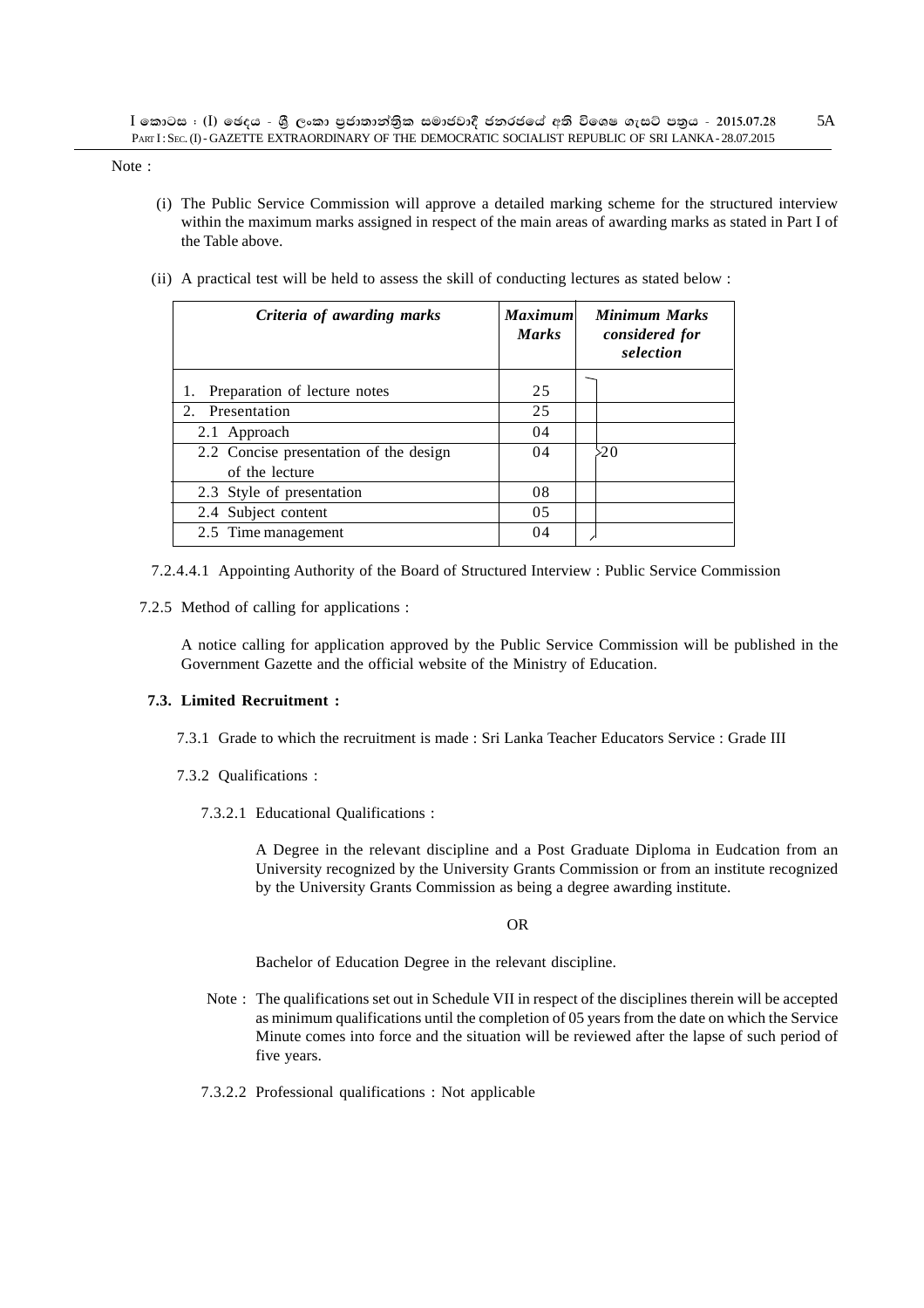7.3.2.3 Experience :

7.3.2.3.1 Limited :

Should have been confimed in the post in the Sri Lanka Principals Service or Sri Lanka Teachers Service or Sri Lanka Education Administrative Service belonging to the Public Service or Provincial Public Service having fulfilled qualifications under 7.3.2 above obtained on or before the date mentioned in the notice calling for applications and should have completed an active and satisfactory service not less than five (05) years.

7.3.2.4 Physical Qualifications :

Every candiate should be physically and mentally sound enough to serve in any part of the island and perform duties in the respective post.

#### 7.3.2.5 Other :

- (i) Should be of excellent moral charactor.
- (ii) Should be an officer confirmed in the post of Sri Lanka Education Administrative Service or Sri Lanka Principals Service or in the Sri Lanka Teachers Service belonging to the Pubilc Service or Provincial Public Service.
- (iii) Should be an officer who has earned all the salary increments during the period of service of five years immediately preceding the Sri Lanka Education Administrative Service or Sri Lanka Principals Service or Sri Lanka Teachers Service belonging to the Public Service or Provincial Public Service without being subject to any disciplinary punishment during such period of service.
- (iv) No person is permitted to vie for the limited competitive examination for more than three (03) sittings.
- (v) Qualifying date The fact as to whether the candidate has fulfilled required qualifications to sit the competitive examination for appointment to the Service is accepted only if such candidate has in every respect met with necessary qualifications set out in provisos from 7.3.2 to 7.3.3 as at the date metioned, in the notice calling for applications.

#### 7.3.3 Age :

- 7.3.3.1 Minimum limit : Not applicable
- 7.3.3.2 Maximum limit : 45 years
- 7.3.4 Method of Recruitment :
	- (i) Recruitment is made on the results of a written examination and a structured interview with a practical test.
	- (ii) In this connection, a candidate should offer all three subjects at the written examination and be successful in all such subjects.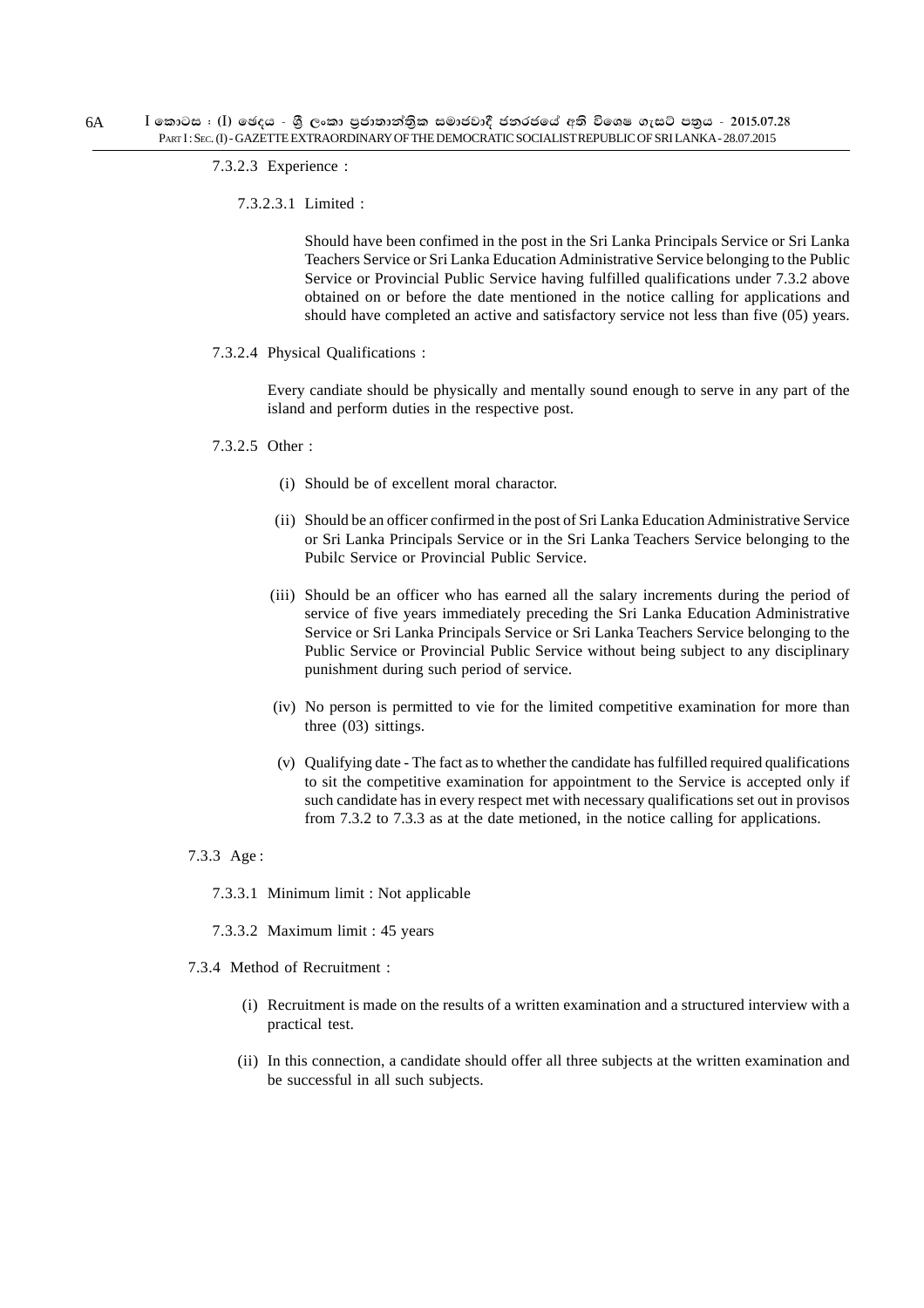$I$  කොටස : (I) ඡෙදය - ශීූ ලංකා පුජාතාන්තිුක සමාජවාදී ජනරජයේ අති විශෙෂ ගැසට් පතුය - 2015.07.28 PART I: SEC. (I) - GAZETTE EXTRAORDINARY OF THE DEMOCRATIC SOCIALIST REPUBLIC OF SRI LANKA - 28.07.2015 7A

- (iii) Candidates constituting twice the number of vacancies from among those who obtained minimum or higher marks to pass the written examination will be called for the structured interview. The structured interview will be conducted by a Board of Interview appointed by the Public Service Commission.
- (iv) Recruitment to the Service, based on the aggregate of marks of those candidates who obtained minimum passable marks from both the written examination and the practical skill of conducting lectures shown at the structured interview in the order of merit of the highest aggregate marks, will be made in a number equal to the number of vacancies.

#### 7.3.4.1 Written Examination :

| <b>Subjects</b>                | <b>Maximum</b><br><b>Marks</b> | Passable<br><b>Marks</b> |
|--------------------------------|--------------------------------|--------------------------|
| General knowledge and Aptitude | 100                            | 40                       |
| Comprension and Case Study     | 100                            | 40                       |
| Elements of Education          | 100                            | 40                       |

(Reference : Schedule IV)

- 7.3.4.1.1 Conducting Authority : Commissioner General of Examinations
- 7.3.4.2 Vocational Test : Not applicable
- 7.3.4.3 General Interview : No marks will be awarded. The general interview will be conducted simultaneously with the structured interview.

Objectives to be achieved : To ascertain as to whether all the qualifications set out in the Service Minute of the Sri Lanka Teacher Educators Service and the notice published for recruitment has been met in every respect.

Appointing Authority of the Board of General Interview : Public Service Commission

7.3.4.4 Structured Interview :

| Criteria of awarding marks                                                                                            | <b>Maximum</b><br><b>Marks</b> | Passable<br><b>Marks</b> |
|-----------------------------------------------------------------------------------------------------------------------|--------------------------------|--------------------------|
| Part I                                                                                                                |                                |                          |
| Additional educational qualifications<br>1.<br>2.<br>English language competency<br><b>ICT</b> skill<br>$\mathcal{R}$ | 20<br>15<br>15                 | <b>Not</b><br>Applicable |
| Part II - Practical Test                                                                                              |                                |                          |
| 1. Practical skill of conducting lectures                                                                             | 50                             | 20                       |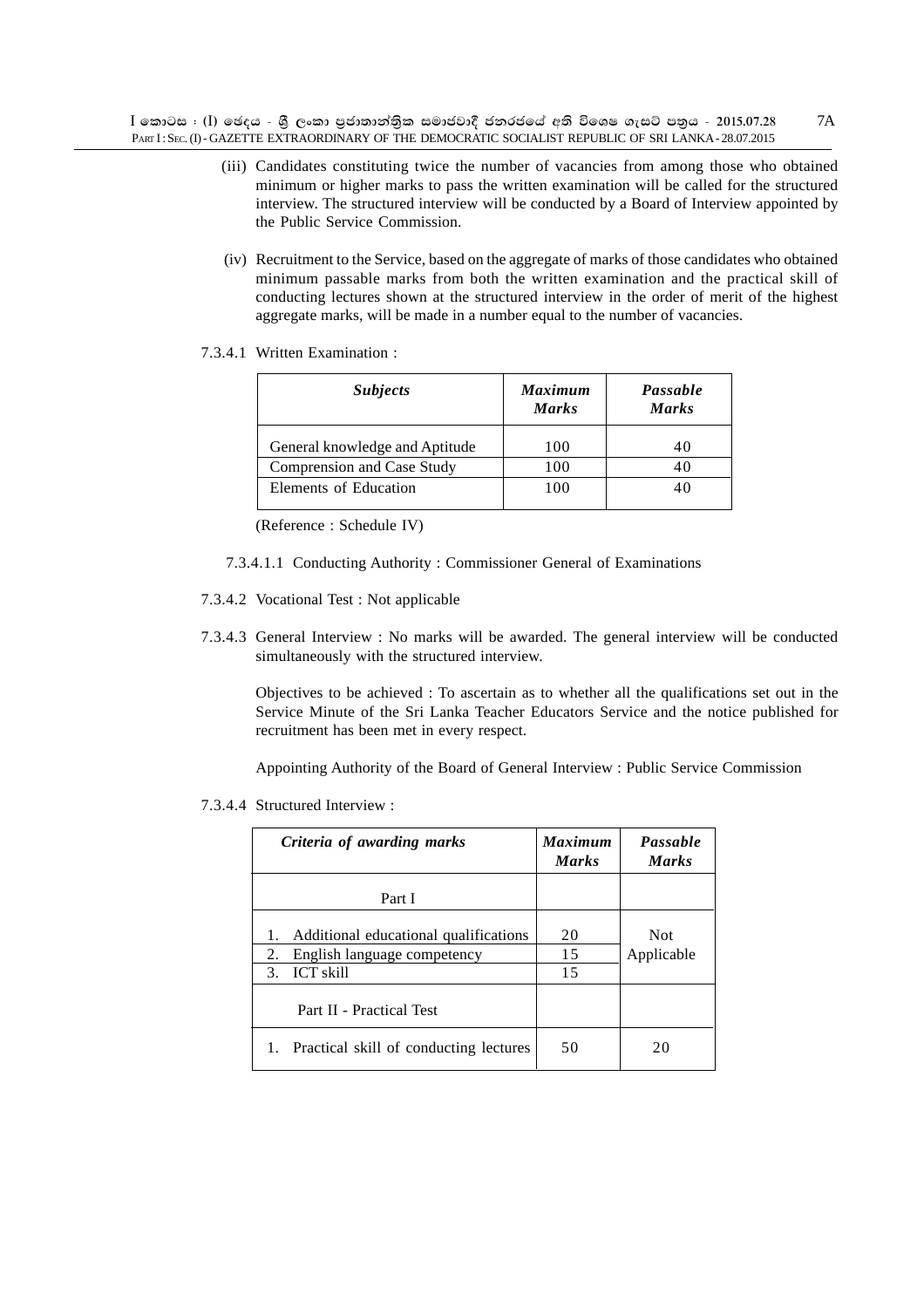Note :

- (i) The Public Service Commission will approve a detailed marking scheme for the structured interview within the maximum marks assigned in respect of the main areas of awarding marks as stated in Part I of the Table above.
- (ii) A practical test will be held to assess the skill of conducting lectures as stated below.

|    |              | Criteria of awarding marks                           | <b>Maximum</b><br><b>Marks</b> | <b>Minimum Marks</b><br>considered for selection |
|----|--------------|------------------------------------------------------|--------------------------------|--------------------------------------------------|
| 1. |              | Preparation of lecture notes                         | 25                             |                                                  |
| 2. | Presentation |                                                      | 25                             |                                                  |
|    | 2.1          | Approach                                             | 04                             |                                                  |
|    | 2.2          | Consice presentation of the design<br>of the lecture | 04                             | 20                                               |
|    | 2.3          | Style of presentation                                | 08                             |                                                  |
|    | 2.4          | Subject content                                      | 05                             |                                                  |
|    | 2.5          | Time management                                      | 04                             |                                                  |

7.3.4.4.1 Appointing Authority of the Board of Structured Interview : Public Service Commission

7.3.5 Method of calling for applications :

A notice calling for applications approved by the Public Service Commission will be published in the Government Gazette and the official website of the Ministry of Education.

# **7.4 Recruitement on merit basis :** Not applicable

# **08. Efficiency Bar :**

**8.1**

| Which of the<br><b>Efficiency Bars</b> | <b>Before how many years the</b><br><b>Efficiency Bar to be passed</b>                                                   | <i>Nature of the Efficiency Bar:</i><br><b>Written Examination/Trade</b><br>Test/Certificate Course/Other |
|----------------------------------------|--------------------------------------------------------------------------------------------------------------------------|-----------------------------------------------------------------------------------------------------------|
| 1st Efficiency Bar                     | Before three $(03)$ years following the<br>appointment to Grade III of the Sri Lanka<br><b>Teacher Educators Service</b> | Reference: Schedule "III"                                                                                 |
| 2nd Efficiency Bar                     | Before three $(03)$ years following the<br>promotion to Grade II of the Sri Lanka<br>Teacher Educators Service           | Reference: Schedule "III"                                                                                 |
| 3rd Efficiency Bar                     | Before five $(05)$ years following the<br>promotion to Grade I of the Sri Lanka<br><b>Teacher Educators Service</b>      | Reference: Schedule "III"                                                                                 |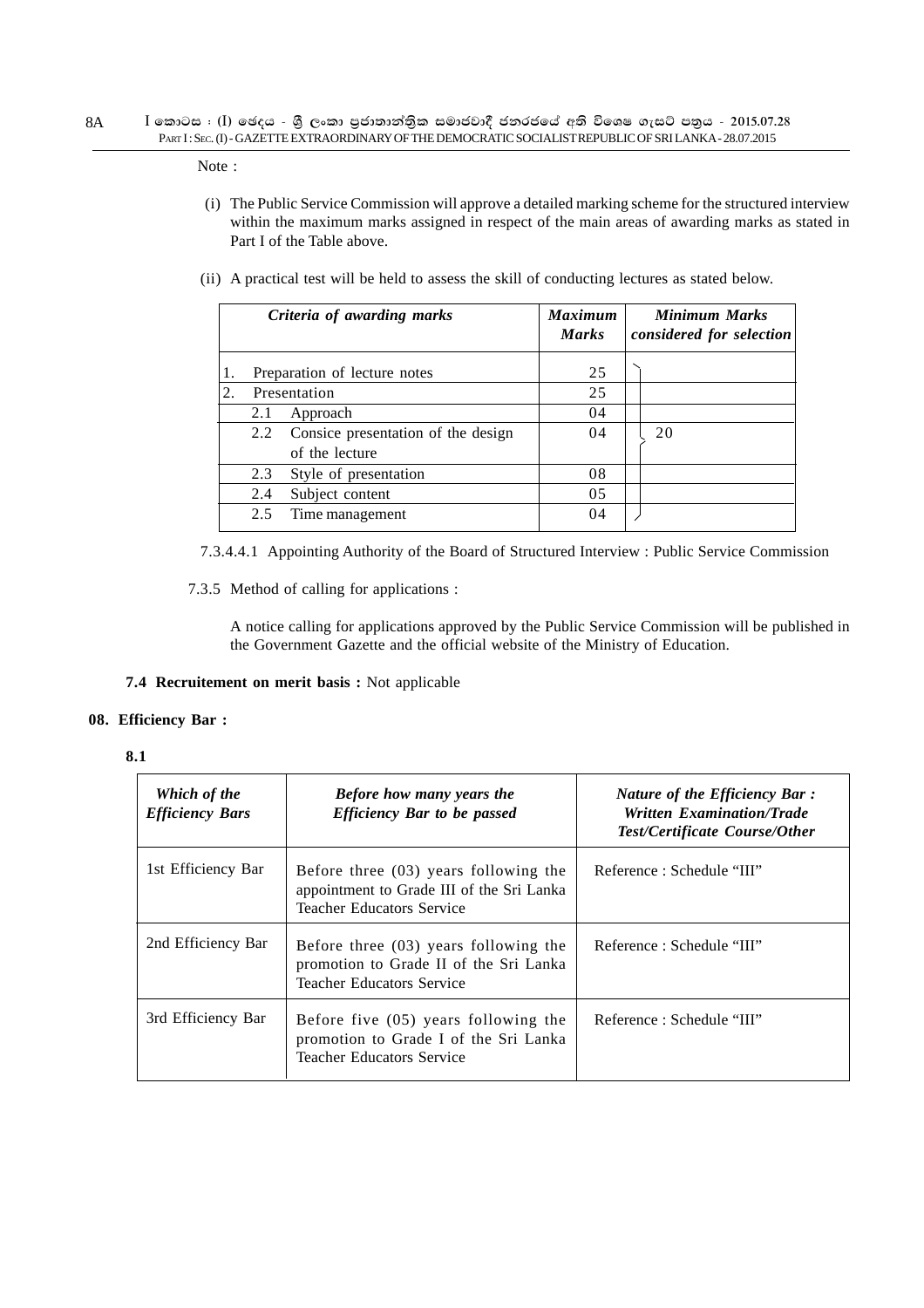$I$  කොටස : (I) ඡෙදය - ශීූ ලංකා පුජාතාන්තිුක සමාජවාදී ජනරජයේ අති විශෙෂ ගැසට් පතුය - 2015.07.28 PART I: SEC. (I) - GAZETTE EXTRAORDINARY OF THE DEMOCRATIC SOCIALIST REPUBLIC OF SRI LANKA - 28.07.2015 9A

Remarks : Officers who have pased the first Efficiency Bar Examination of Class 3 under Service Minute of the Sri Lanka Teacher Educators Service published in the Gazette Extraordinary No. 1070/13 of 11.03.1999 will be reckoned as being successful in the second Efficiency Bar Examination under this Service Minute and those who have passed the Efficiency Bar Examination of Grade II of Class 2 under the aforesaid former Minute will be reckoned as being successful in the first Efficiency Bar Examination (excluding the subject of English) under this Service Minute.

### **8.2 Frequency at which the 1st Efficiency Bar Examination will be held :** Twice a year

#### **8.3 Conducting Authorities of the relevant Efficiency Bar Examinations :**

- \* 1st Efficiency Bar Examination : The Commissioner General of Examinations
- \* 2nd Efficiency Bar Examination : Secretary of the Ministry of Education

#### **09. Language Proficiency :**

#### **9.1**

| Language |                                  | Proficiency to be acquired                                                                                                                                                                                                                                                                                                                                                                                                                                                                                                                     |
|----------|----------------------------------|------------------------------------------------------------------------------------------------------------------------------------------------------------------------------------------------------------------------------------------------------------------------------------------------------------------------------------------------------------------------------------------------------------------------------------------------------------------------------------------------------------------------------------------------|
|          | 1. Official<br>Language          | Officers whose appointment to the Service in the medium other than an official language should<br>acquire official language proficiency within three (03) years.                                                                                                                                                                                                                                                                                                                                                                               |
|          | 2. Other<br>Official<br>Language | Every officer within five (05) years of his/her recruitment to the Service should acquire the<br>proficiency in the other official language at the prescribed level in terms of P.A. Circular No. 01/<br>2014 and the circulars incidental thereto.                                                                                                                                                                                                                                                                                            |
|          | 3. Link<br>Language              | All officers recruited to the Service should acquire proficiency in the link language, English within<br>a period of three (03) years from the date of their recruitment. Where an officer has gained at<br>least a credit or higher pass in the G. C. E. (O/L) Examination, he/she is exempted from the<br>requirement of passing over the Link Language test. Other officers should pass the test referred<br>to in Schedule "VIII". An officer recruited to the Service in the medium of English will be exempted<br>from this requirement. |

#### **9.2 Frequency at which the link language test is held :** Once a year

**9.3 Conducting authority of the test :** Commissioner General of Examinations

## **10. Promotion to Grades :**

# **10.1 Promotion to Grade II from Grade III**

10.1.1 Requirement to be fulfilled -

- (i) Should have been confirmed in the Service.
- (ii) Should have completed as active and satisfactory period of service of at least ten (10) years in Grade III of the service on the date becoming of eligible for promotion category and earned ten (10) salary increments.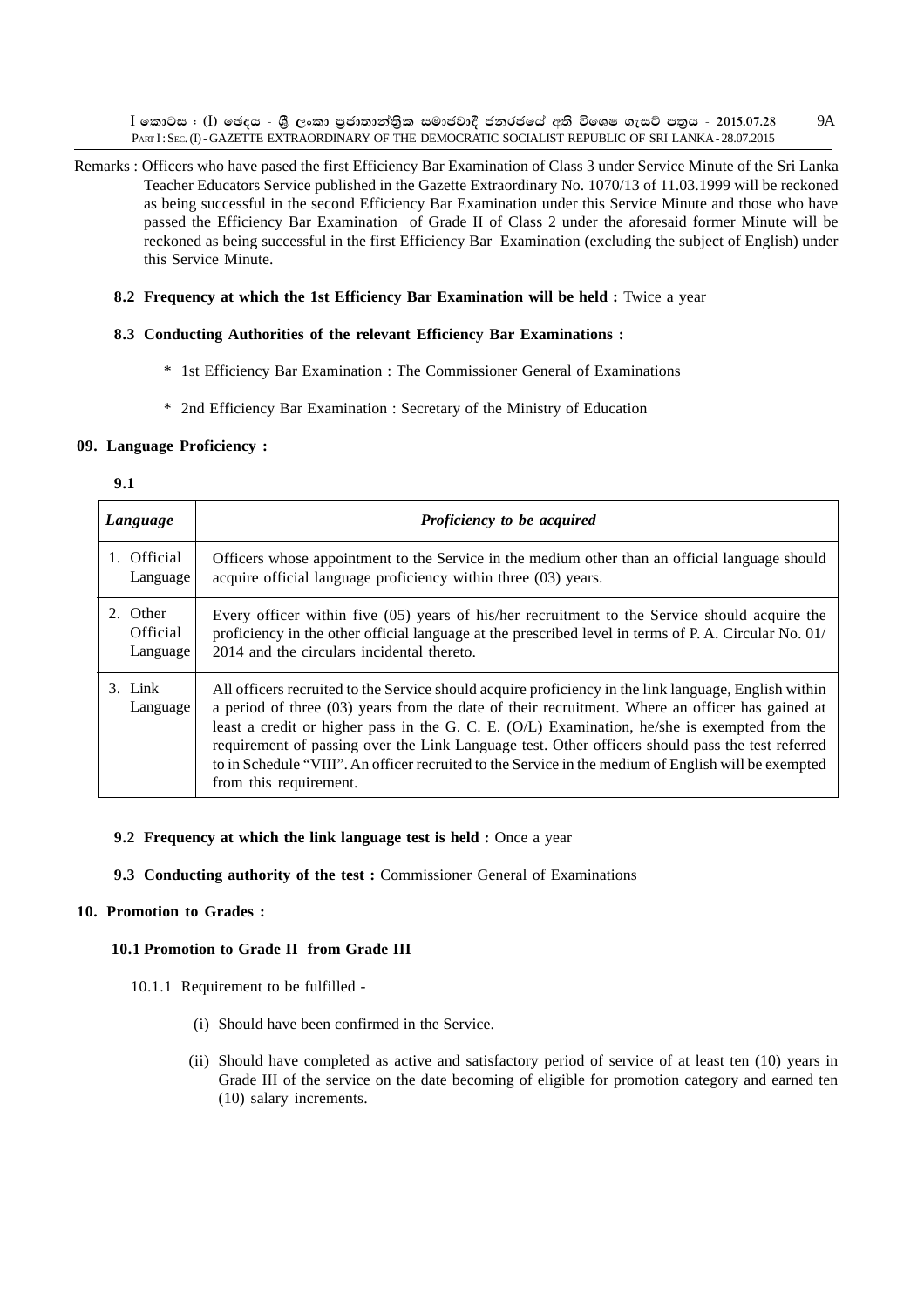- $\overline{\phantom{s}}$ I කොටස : (I) ඡෙදය ශීූ ලංකා පුජාතාන්තිුක සමාජවාදී ජනරජයේ අති විශෙෂ ගැසට් පතුය 2015.07.28 PART I : SEC. (I) - GAZETTE EXTRAORDINARY OF THE DEMOCRATIC SOCIALIST REPUBLIC OF SRI LANKA - 28.07.2015 10A
	- (iii) Should have demonstrated a performance as satisfactory or higher level during a period of ten (10) years preceding the date of promotion as per the approved performance evaluation procedure.
	- (iv) Should have completed a satisfactoy period of service of five (05) years immediately preceding the date of promotion.
	- (v) Should have passed the first efficiency bar examination on the prescribed date.
	- (vi) Should have acquired the proficiency in the other official language at the prescribed level.
	- (vii) Should have acquired the proficiency in the relevant link language (English).
	- (viii) Should have passed the Capacity Building Training Course 01 (Schedule XI).
	- 10.1.2 Method of Promotion :

The Appointing Authority, when those officers who meet with necessary qualifications forward their applications in the prescribed form to him, will following the scrutiny of qualfications, make the appointment to Grade II with effect from the date on which they become eligible.

The form of application concerned is at Schedule "IX".

# **10.2 Promotion to Grade I from Grade II :**

- 10.2.1 Requirements to be fulfiled
	- (i) Should have obtined a Post Graduate Degree in Education or a Post Graduate Degree in the relevant discipline from an university recognized by the University Grants Commission or from an institute recognized by the University Grants Commission as being a degree awarding institute or from the National Institute of Education.
	- (ii) Should have completed an active and satisfactory period of service of seven (07) years in Grade II of the service on the date of becoming of eligible for promotion category and earned seven (07) salary increments.
	- (iii) Should have completed a satisfactory period of service of five (05) years immediately preceding the date of promotion.
	- (iv) Should have demonstrated a performance at satisfactory or higher level right throughout the period of seven (07) years preceding the date of promotion as per the approved performance evaluation procedure.
	- (v) Should have passed the second efficiency bar examination on the prescribed date.
	- (vi) Should have passed the Capacity Building Training Course 02. (Schedule XII)

### 10.2.2 Method of Promotion :

The Appointing Authority, when those officers who meet with necessary qualifications forward their applications in the prescribed form to him, will, following the scrutiny of the fulfillment of the required qualifications, promote them to Grade I with effect from the date on which they meet with all such qualifications.

The form of application concerned is at Schedule "X".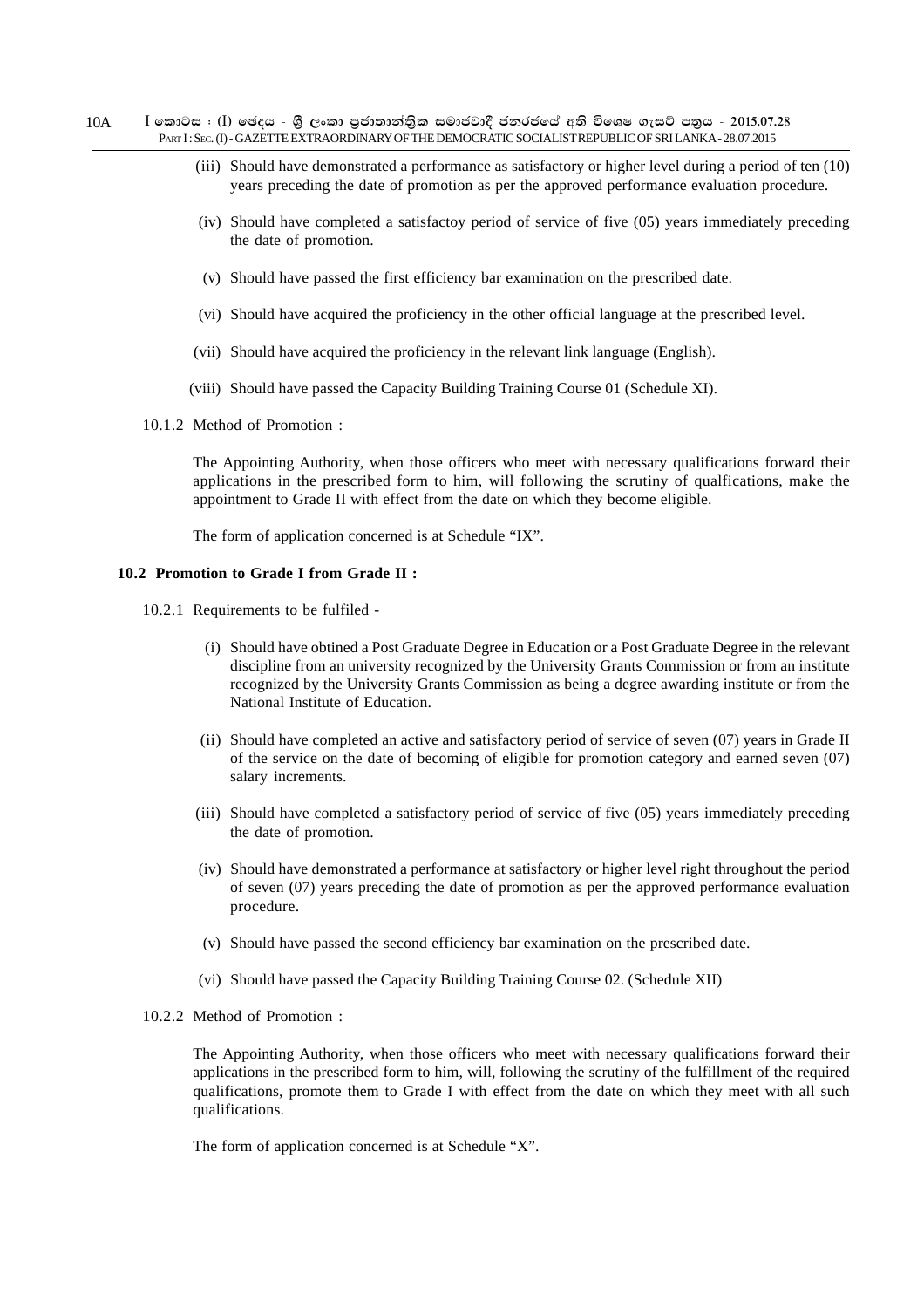$I$  කොටස : (I) ඡෙදය - ශීූ ලංකා පුජාතාන්තිුක සමාජවාදී ජනරජයේ අති විශෙෂ ගැසට් පතුය - 2015.07.28 PART I : SEC. (I) - GAZETTE EXTRAORDINARY OF THE DEMOCRATIC SOCIALIST REPUBLIC OF SRI LANKA - 28.07.2015 11A

Remarks : The date of promotion of the officers who do not pass the Efficiency Bar Examination on the prescribed date at the time of promotion should be deferred by a period of time equal to a period of time taken to pass the Efficiecy Bar Examination concerned ;

# **11. Appointment to Posts :**

#### **11.1 Qualifications :**

|                | <b>Posts</b>                                           | <i><b>Qualifications</b></i>                                               |
|----------------|--------------------------------------------------------|----------------------------------------------------------------------------|
| 1 <sub>1</sub> | President of the National<br>Colleges of Education     | Officers of Grade I who have passed the 3rd Efficiency bar<br>examination. |
| 2.             | Principal of Teacher Training<br>Colleges              | Officers of Grade I who have passed the 3rd efficiency bar<br>examination. |
| 3.             | Vice President of National<br>Colleges of Education    | Officers of Grade I who have passed the 3rd efficiency bar<br>examination. |
| 4.             | Senior Lecturer                                        | Officers of Grade I                                                        |
| 5.             | Coordinating Lecturer                                  | Officers of Grade I                                                        |
| 6.             | Deputy Principal of Teacher<br><b>Training Collges</b> | Officers of Grade II / III                                                 |
| 7.             | Manager of Teacher Centres                             | Officers of Grade II / III                                                 |
| 8.             | Lecturer                                               | Officers of Grade II / III                                                 |

#### **11.2 Method of Selection :**

- 11.2.1 Appointments to posts enumerated under Nos. 4, 5, 6 and 7 of the Table 11.1 of the Service Minute will be made on the seniority of the respective Grade.
- 11.2.2 The Public Service Commission, after calling for application from the eligible candidates, will make appointments to the posts enumerated under Nos. 1, 2 and 3 of the Table 11.1 of the Service Minute on the results of a structured interview conducted by a board of interview appointed by the Public Service Commission. (Marking Scheme : Reference - Schedule "V")

# **12. Conditions of Service :**

#### **12.1 Conditions governing confirmation in service :**

12.1.1 New recruits to the service shall undergo the compulsory induction training on their recruitment to the Service conducted by a training institute determined by Secretary of the Ministry of Education.

Officers who fail to complete this training satisfactory shall be reverted to the posts they formerly held in the public service or discontinued from the Service.

12.1.2 All officers recruited under limited stream, following an acting period of service over one (01) year, will be confirmed in Service subject to the provision in sub proviso 12.1.1 above and the provisions laid down in the Establishment Code and the Procedural Rules of the Public Service Commission.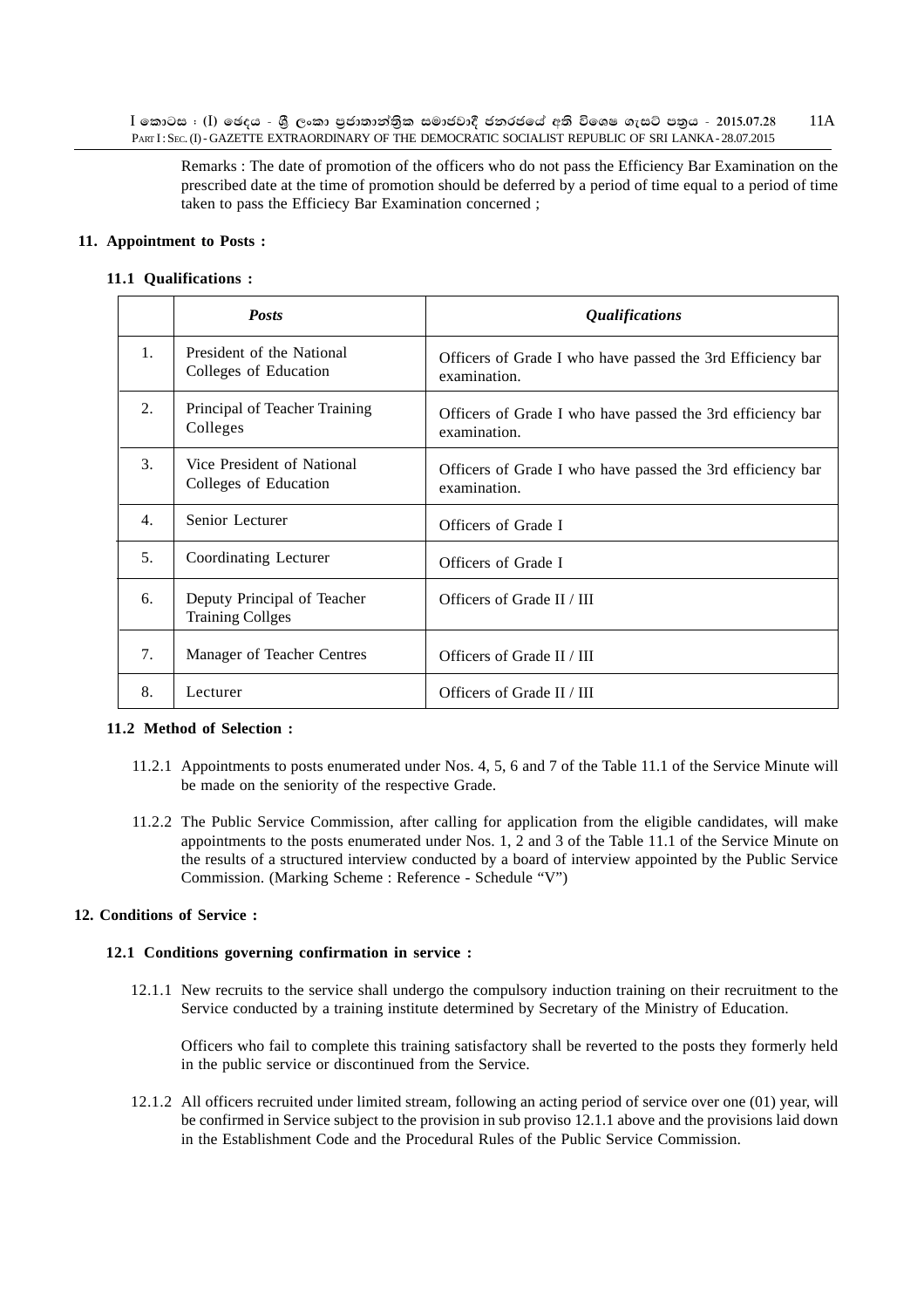- $I$  කොටස : (I) ඡෙදය ශීු ලංකා පුජාතාන්තිුක සමාජවාදී ජනරජයේ අති විශෙෂ ගැසට් පතුය 2015.07.28 PART I : SEC. (I) - GAZETTE EXTRAORDINARY OF THE DEMOCRATIC SOCIALIST REPUBLIC OF SRI LANKA - 28.07.2015 12A
	- 12.1.3 All officers recruited under open stream, following a probationary period of service over three (03) years, will be confirmed in Service subject to the provisions in sub proviso 12.1.1 above and the provisions laid down in the Establishment Code and the Procedural Rules of the Public Service Commission.

#### **12.2 Training and Development :**

- 12.2.1 Induction Training :
	- 12.2.1.1 Open : Duration of the induction training will be six months, A project report in relation to education will have to be presented during the training period and it is required to pass the examination held at the end of such period of training.
	- 12.2.1.2 Limited : Duration of the induction training will be one month and it is required to pass the examination held at the end of such training.
- 12.2.2 All officers of the Service are required to complete a project concerning the relevant discipline focusing on a particular school or an institute of education acceptable to the Board of the National Colleges of Education.
- 12.2.3 Scholarships/Attachments/Study Tours, subject to a streamlined process of selection, may be awarded to the officers of the Service depending on the suitability of the candidates and the requirements of the respective programmes and the recommendation of the Board of the National Colleges of Education in order to enable the Teacher Educators to become more professionally qualified.
- 12.2.4 All officers in addition to the content of this Service Minute should acquire necessary competencies and skills determined by the government from time to time.
- 12.2.5 Capacity building training courses
	- 12.2.5.1 Capacity building training course 01

Officers of Class III of the Teacher Educators Service before completing a period of ten (10) years following their recruitment to the Service should pass the capacity building training course as enumerated in the Schedule (XI), over a spell of six weeks, conducted for them by an institute nominated by Secretary of the Ministry of Education.

12.2.5.2 Capacity building training course 02

Officers of Class II of the Teacher Educators Service within a period of seven (07) years, only after their promotion to Grade II of the Service, should pass the capacity building training course as enumerated in the Schedule (XII), over a spell of four weeks, conducted for them by an institute nominaed by Secretary of the Ministry of Education.

#### **12.3 Other Conditions :**

- 12.3.1 All appointments of the Service are subject to the provisions of the Establishment Code and the Procedural Rules of the Public Service Commission published in the Gazette Extraordinary No. 1589/30 of 20.02.2009 of the Democratic Socialist Republic of Sri Lanka.
- 12.3.2 Provisions of this Service Minute shall not take effect overriding or in contravention of the provisions of the Colleges of Education Act, No. 30 of 1986.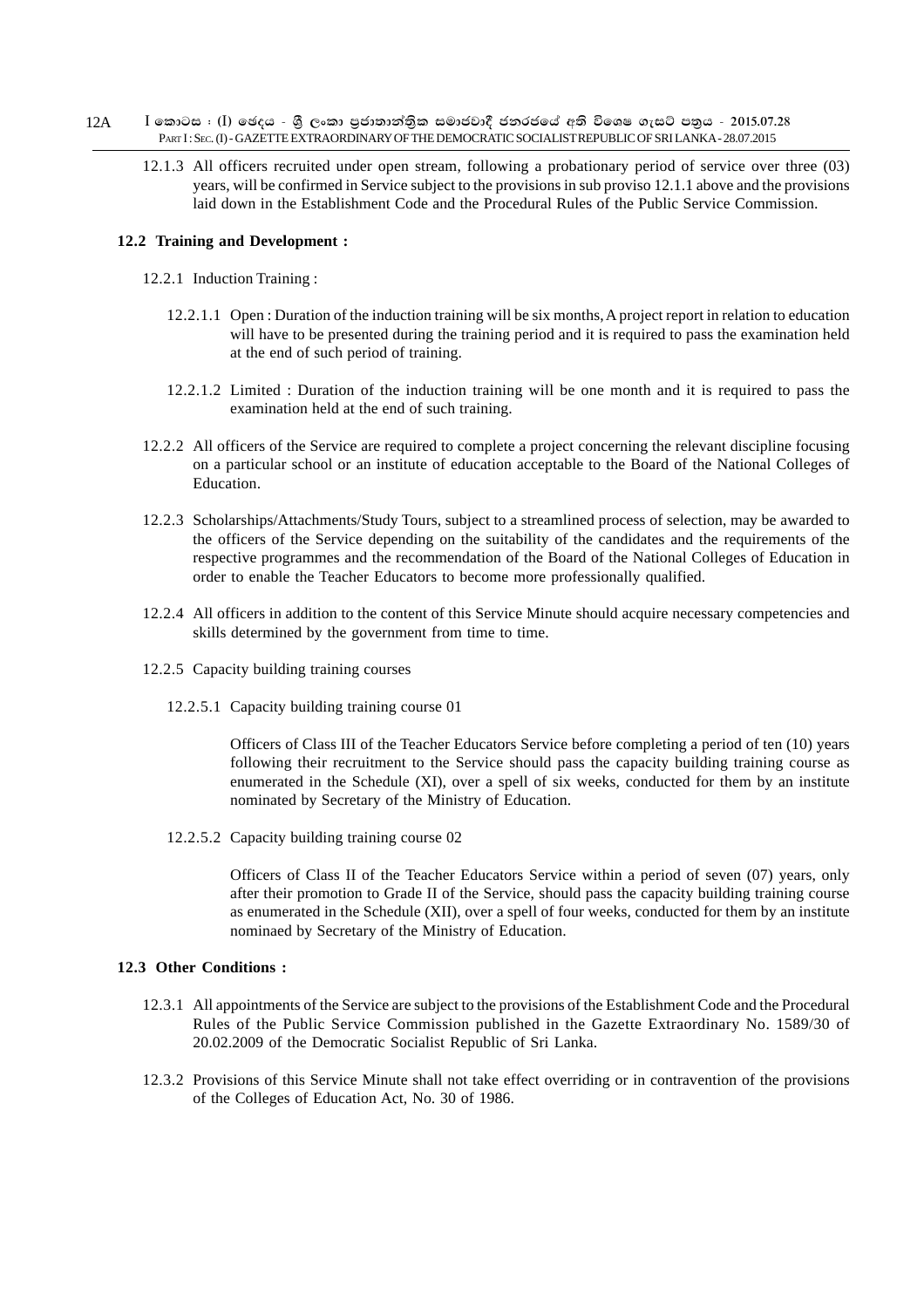$I$  කොටස : (I) ඡෙදය - ශීූ ලංකා පුජාතාන්තිුක සමාජවාදී ජනරජයේ අති විශෙෂ ගැසට් පතුය - 2015.07.28 PART I: SEC. (I) - GAZETTE EXTRAORDINARY OF THE DEMOCRATIC SOCIALIST REPUBLIC OF SRI LANKA - 28.07.2015 13A

- 12.3.3 The posts enumerated in Schedule "I" of this Service Minute may be held by the officers of the Service and they are required to serve in any part of the Island.
- 12.3.4 The number of vacancies in any repsective discipline in any year as at the recruitement to Grade III of the Service shall be the number of vacancies that exist on the 30th of June of such year.

#### **13. Interpretations and Definitions :**

- 13.1 The term "Service Minute"shall mean the Service Minute of the Sri Lanka Teacher Educators Service.
- 13.2 The term "Service" shall mean the Sri Lnaka Teacher Educators Service.
- 13.3 The term "Commission" shall mean the Public Service Commission of the Democratic Socialist Repulic of Sri Lanka.
- 13.4 The term "Ministry" shall mean the line Ministry in charge of the subject of Education.
- 13.5 The term "Secretary" shall mean the Secretary of the line Ministry in charge of the subject of Education.
- 13.6 The term "National Institute of Education" shall mean the National Institute of Education established under the provision of the National Institute of Education Act, No. 28 of 1985.
- 13.7 The term "National Colleges of Education" shall mean the Pre-service Teacher Training Institute established under the provisions of the Colleges of Education Act, No. 30 of 1986.
- 13.8 The term "Board of the National Colleges of Education" shall mean the Colleges of Education Board defined in the Colleges of Education Act, No. 30 of 1986.
- 13.9 The term "Teacher Training Colleges" shall mean the Teacher Training Colleges established for training of teachers.
- 13.10 The term "Teacher Centres" shall mean the non residential institutes established for the purpose of conducting continuous education programmes for teachers whilst serving as a resource centre.
- 13.11 The term "Respective discipline" shall mean any one of the subject areas specified in the Gazette Notification published for recruiting purposes as per Schedule II or Remarks thereof under this Minute.
- 13.12 The term "Active period of service" shall mean the period of service during which an officer is actually engaged in duties whilst drawing salaries pertaining to his/her post. All periods of no pay leave other than maternity leave approved by the government shall not be reckoned for the purpose of counting active period of service.
- 13.13 The term "Effective Date" shall mean the date on which this Minute comes into force.

#### **14. Absorption of those who are in service :**

No change in the salary or the date of increment of the person concerned should occur due to the absorption and such date should remain to be in force as the date of his/her increment as was previously existed. Likewise, due to reason that the salary step the person concerned was drawing last corresponds to the new salary step, he/she should not be placed on the next higher salary step either in terms of Section 4.4 of Chapter VII of the Establishment Code.

#### **14.1 Absorption into Grade I**

Officers of Class I under old Service Minute as at the effective date will be absorbed into Grade I under new Service Minute.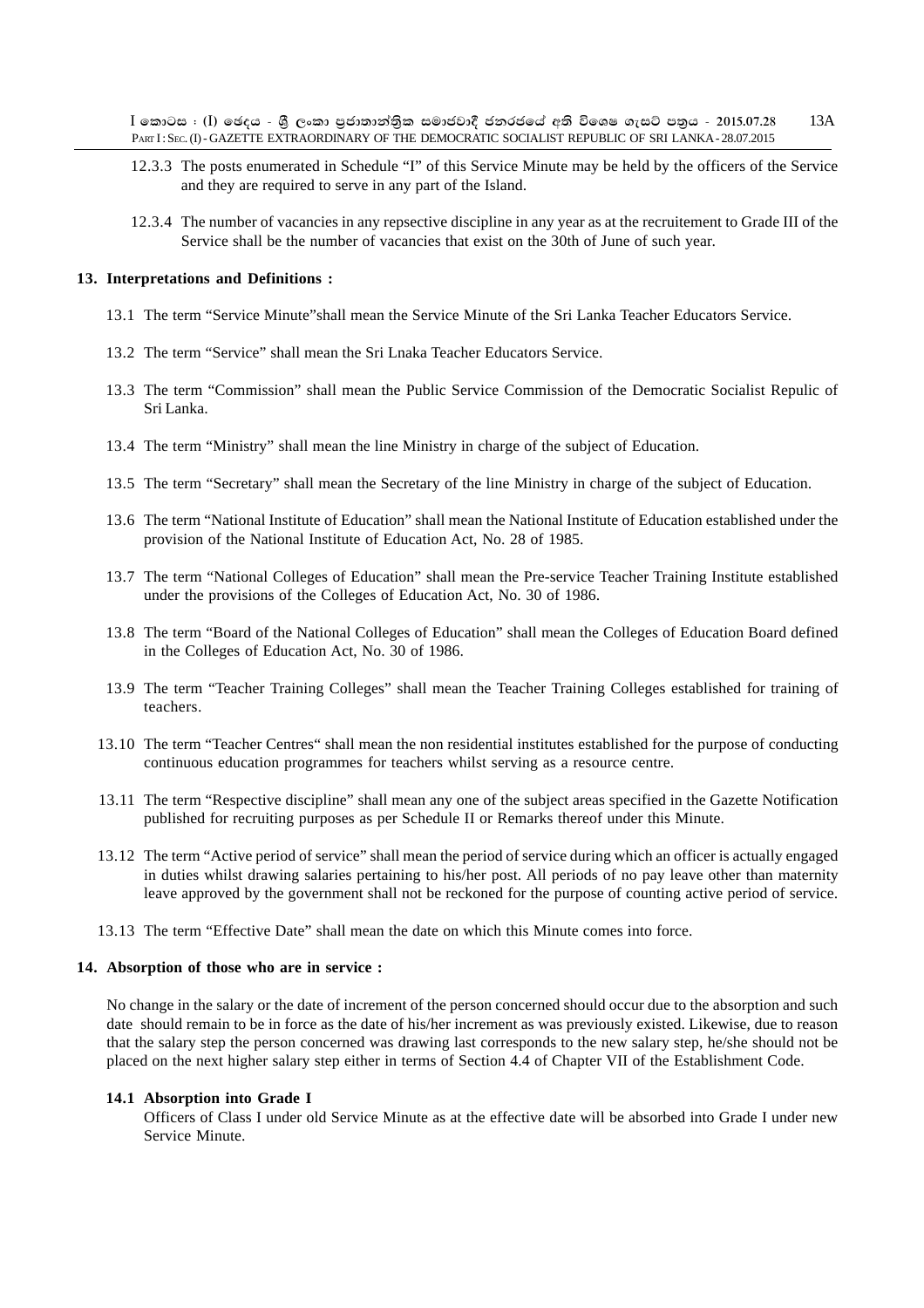$I$  කොටස : (I) ඡෙදය - ශීු ලංකා පුජාතාන්තිුක සමාජවාදී ජනරජයේ අති විශෙෂ ගැසට් පතුය - 2015.07.28 PART I : SEC. (I) - GAZETTE EXTRAORDINARY OF THE DEMOCRATIC SOCIALIST REPUBLIC OF SRI LANKA - 28.07.2015 14A

### **14.2 Absorption into Grade II**

Officers of Class 2-1 and 2-11 under old Service Minute as at the effective date will be absorbed into Grade II under new Service Minute.

#### **14.3 Absorption into Grade III**

Officers of Class 3 under old Service Minute as at the effective date will be absorbed into Grade III under new Service Minute.

#### **15. The Interim Provisions :**

The interim period will remain in force for two years (02) as from the effective date of this Service Minute.

#### 15.1 **Promotion to Grade II from Grade III during the interim period**

- \* Conditions in the chapter 8.1 is applicable
- \* Officers who have obtained English Credit pass in G. C. E. (O/L) or followed English medium degree/post graduate diploma/post graduate degree will be exempted from the requirement of passing over link language (English).
- \* Exempted from the requirement of passing the Capacity Building Training Course I.

#### 15.2 **Promotion to Grade I from Grade II during the interim period**

- \* Conditions in the chapter 8.1 is applicable.
- \* Exempted from the requirements of passing the Capacity Building Training Course 1 and 2.
- **16.** Any matter not provided for in this Service Minute shall be determined by the Public Service Commission on the recommendation of the Secretary of the Ministry of Education.
- **17.** An officer in service who has not reached his optional age of retirement by he date on which this Service Minute comes into force should, on application, be given the opportunity to exercise his option to retire from the service under Section 7 of the Minute on Pensions. Such option may be exercised by her/him within 03 years from the date on which this Service Minute comes into force, provided the Public Service Commission is satisfied that he/she has been adversely affected by the provisions of this Service Minute to such an extent as to justify the grant of such concession.

#### **SCHEDULE - I**

#### **Schedule of Posts**

| Grade I             |        | President of National Colleges of Education      |
|---------------------|--------|--------------------------------------------------|
|                     |        | Vice President of National Colleges of Education |
|                     |        | Principal of Teacher Training Colleges           |
|                     |        | Senior Lecturer                                  |
|                     |        | Coordinating Lecturer                            |
| <b>Grade II/III</b> | $\sim$ | Deputy Principal of Teacher Training Colleges    |
|                     |        | Manager of Teacher Centres                       |

Lecturer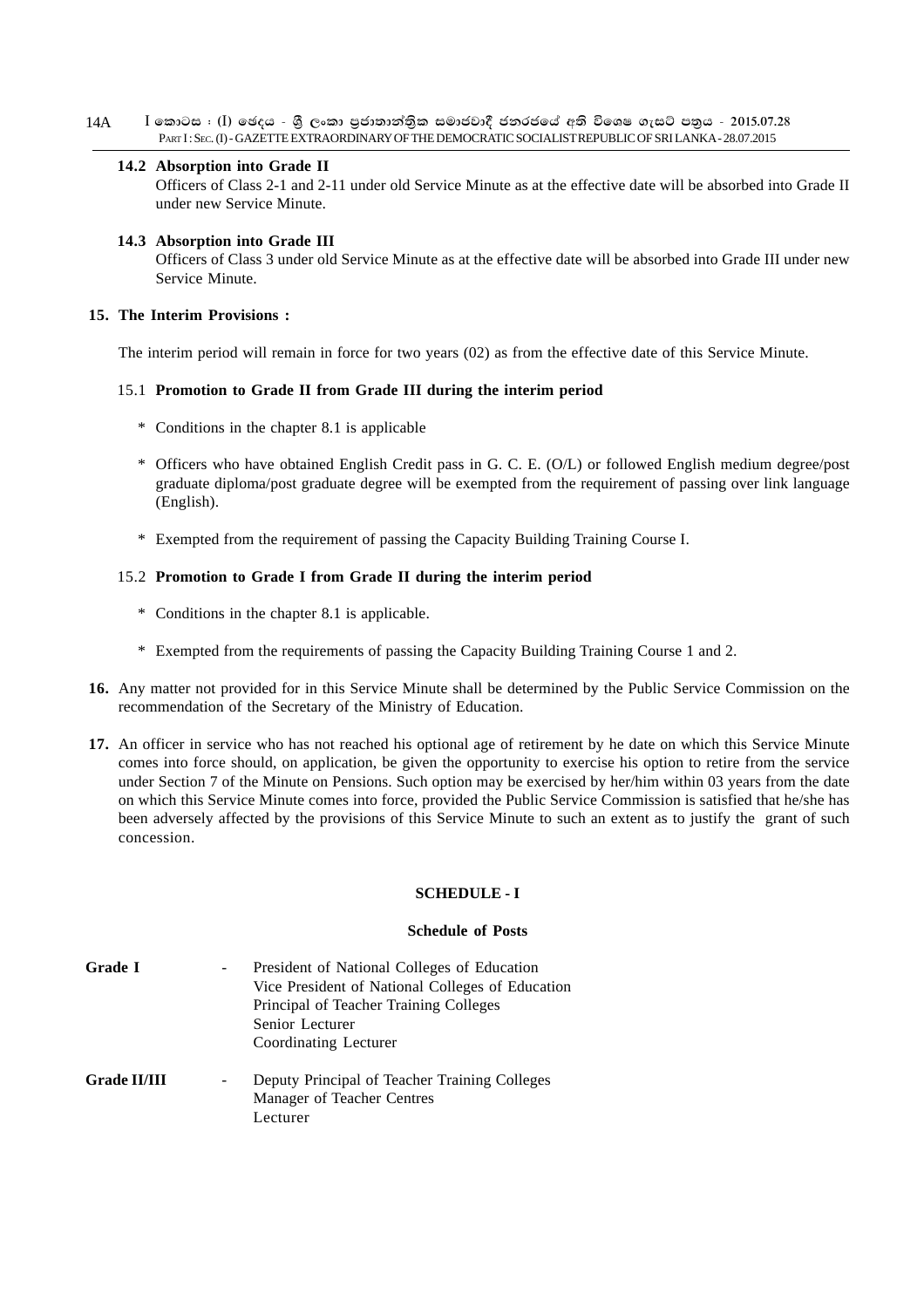# **SCHEDULE II**

# **List of Disciplines (Subjects)**

(Subject to revision from time to time on the exigency of the Ministry of Education)

1. Professional Subject

- (i) Elements of Education
- (ii) School Organization and Classroom Management
- (iii) Educational Guidance
- (iv) Educational Psychology
- (v) Sociology of Education
- (vi) Methods of Teaching
- (vii) Evaluation and Measurement
- 2. Sinhala Language (Motherr Tongue)
- 3. Sinhala Language (Second Language)
- 4. Tamil Language (Mother Tongue)
- 5. Tamil Language (Second Language)
- 6. English
- 7. Health and Physical Education
- 8. Dancing
- 9. Dancing (Barath)
- 10. Music
- 11. Music (Karnatic)
- 12. Western Music
- 13. Art
- 14. Drama and Performing Arts
- 15. Information and Communication Technology
- 16. Primary Education
	- (i) Mother Tongue
	- (ii) Aesthetic Education
	- (iii) Physical Education
	- (iv) Special Education
	- (v) Creative Activities
	- (vi) English
	- (vii) Primary Science
	- (viii) Primary Mathematics
- 17. Buddhism
- 18. Catholism/Christianity
- 19. Hinduism
- 20. Islam
- 21. Mathematics
- 22. Biology
- 23. Chemistry
- 24. Physics
- 25. Mechanical Technology
- 26. Construction Technology
- 27. Electric and Electronic Technology
- 28. Arts and Crafts (Pottery and Handicrafts)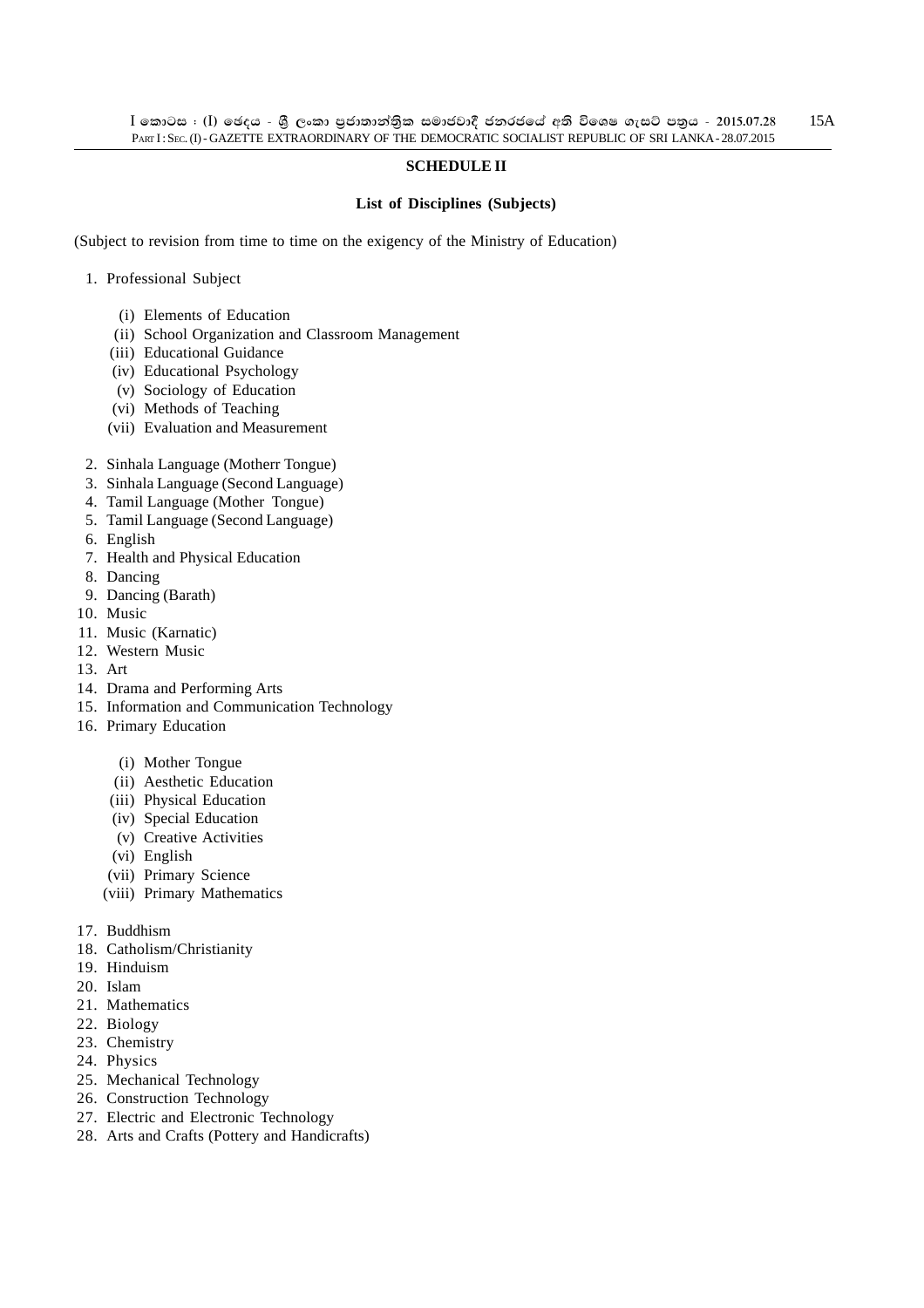- 29. Textiles Technology
- 30. Education of Citizenry
- 31. History
- 32. Geography
- 33. Library and Information Studies
- 34. Agricultural Science
- 35. Special Education
- 36. Home Economics
- 37. French
- 38. Entreprenurial Studies
- 39. Management Studies

#### **SCHEDULE - III**

#### **Efficiency Bar Examinations**

#### **1. First Efficiency Bar**

The first Efficiency Bar Examination should be passed before a lapse of three (03) years following the appointment to Grade III, Relevant Examination will be conducted by the Commissioner General of Examinations.

The first E. B. Examination will consist of the following subjects

- 1.1 General Management and Establishment 100 marks 1 1/2 hrs.
	- \* With special reference to Chapters I, II, III, IV, V, VII, VIII, IX, XII, XIII, XIV, XXIV, XXVIII, XXX and XXXI of the Establishment Code and
	- \* With special reference to Chapter I, III, IV, V, VI, VIII, X and XII of the Procedural Rules of the Public Service Commission.
- 1.2 Financial Regulations 100 marks 1 1/2 hrs
	- \* With special reference to Chapters I, II, V, VIII, XII and XIV of Part 1
- 1.3 Educational Reforms and Educational Law 100 marks 2 hrs.
	- \* Candidates are expected to be familliar with he following Ordinances and Acts of Parliament.
		- (i) Educational Reforms 1972 (New Approach to Education)
		- (ii) White Paper on Education 1981
		- (iii) First Report of the National Education Commission 1992
		- (iv) New Educational Reforms 1997
		- (v) New Educational Reforms implemented since 1999 (Primary, Secondary & G. C. E. (A/L))
		- (vi) The Public Examinations Act, No. 25 of 1968 as amended by the Public Examinations (Amendement) Act, No. 15 of 1976
		- (vii) The National Institute of Education Act, No. 28 of 1986
		- (viii) The Colleges of Education Act, No. 30 of 1986
		- (ix) The National Education Commission Act, No. 19 of 1991
		- (x) The National Authority on Teacher Education Act, No. 32 of 1997
		- (xi) The Constitution of Sri Lanka with special reference to the 13th Amendment and Chapter 3 on Fundamental Rights
		- (xii) Statutes relevant to education made by the respective Provincial Councils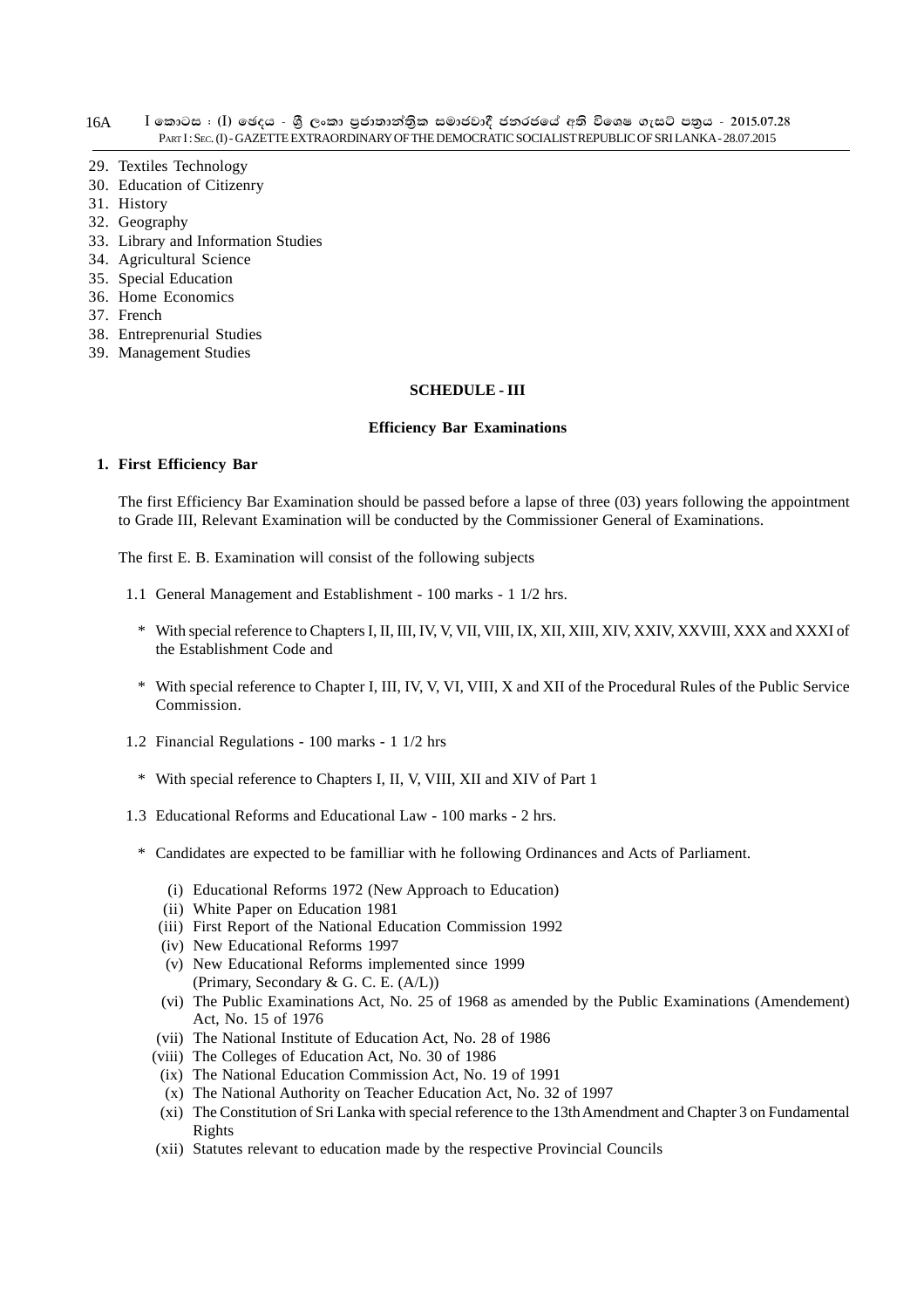1.4 English Language - 100 marks - 2 hrs.

This is to assess the Engish Language Competence of the following subject areas.

- \* English Grammer Tense and Number, Sentences (Simple/Compound/Complex/Compound Complex), Ralative Clauses, Adjectives and Adverbs, Prepositions.
- \* Listening and Speaking Skills General Greetings and Introduction, Giving and getting information, Advising, Suggesting and expressing opinions, telephone skills, Interviewing Sills, Meeting.
- \* Writing Skills, Internal modes of communication, Formal correspondence skills, writing descriptions Explanations, Summary Writing Skills, Report Writing Skills,

N.B- Candidates are required to obtain at least 40 marks on each of the papers for a pass in the Efficiency Bar Examination. A candidate may pass the examination with one or more subjects at a single sitting.

Requirement to obtain a pass in the English Language under this Efficiency Bar Examination will be exempted when a candidate has followed the Degree or Post Graduate Diploma or Post Graduate Degree in the medium of English.

#### **2. Second Efficiency Bar**

The Second Efficiency Bar Examination should be passed before a lapse of three (03) years following the promotion to Grade II.

A Project Report containing not less than 7000 words on Teacher Education, Educational Management of a related subject area accepted by the Secretary, Ministry of Education on the recommendation of the Board in National College of Education.

### **3. Third Efficiency Bar**

Should have obtained a Post Graduate Diploma in Management or Post Graduate Diploma in Educational Management before a lapse of five (05) years following the promotion to Grade I.

In addition to the requirements of the Efficiency Bar referred to above, all officers should duly acquire necessary proficiencies and skills as determined by the Government from time to time.

# **SCHEDULE IV**

#### **Syllabus of the Open / Limited Competitive Examination**

- 01. Title of the Examination : Recruitment to Class III of the Sri Lanka Teacher Educators Service or Open / Limited Basis.
- 02. Details of the Examination :
	- (i) Will be held in the media of Sinhala and Tamil and English Languages.
	- (ii) Candidates may sit the examination in a language of their choice.
	- (iiii) Candidate will not be permitted to change the medium of examination given in their applications.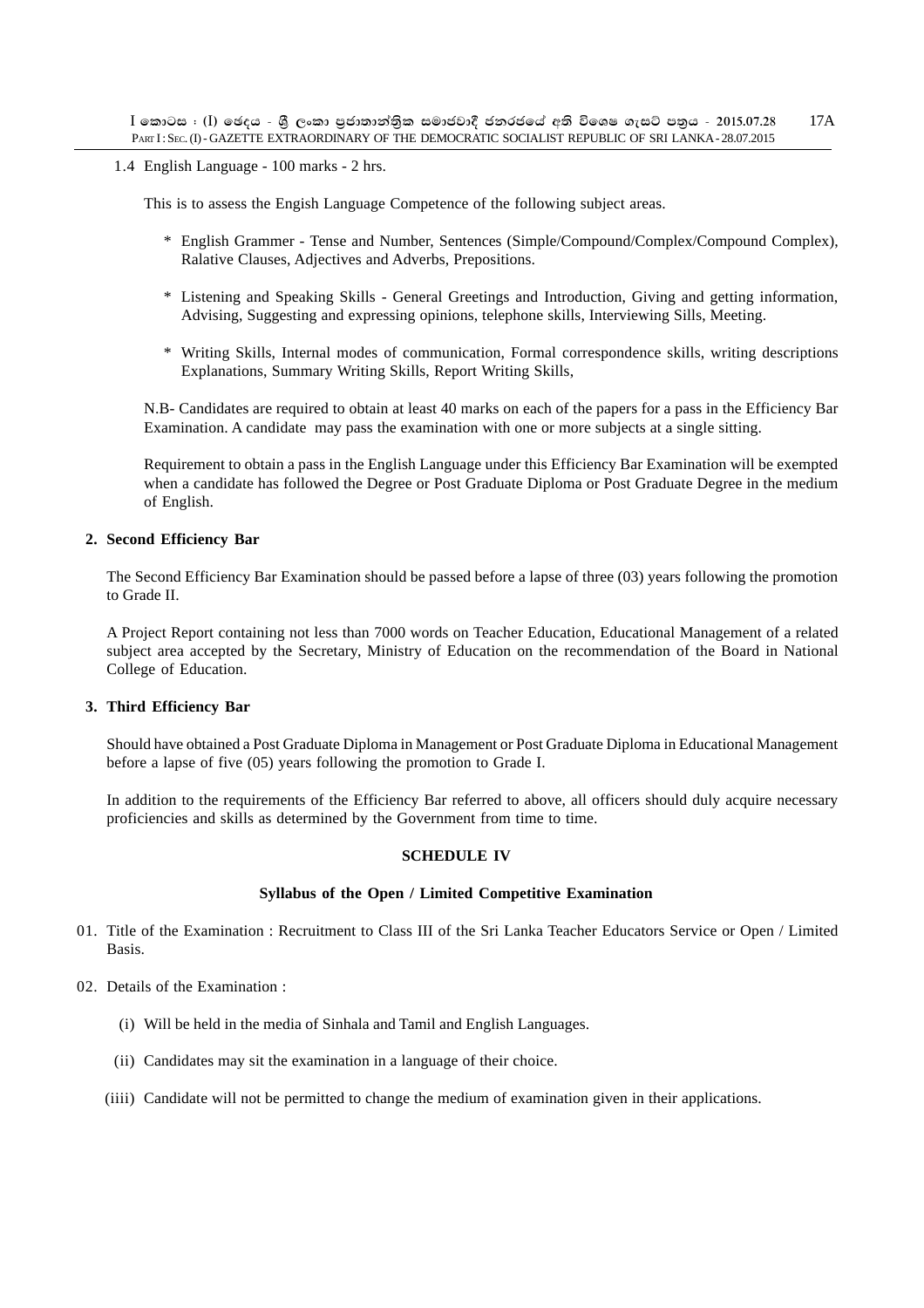$\rm I$  කොටස : (I) ඡෙදය - ශීු ලංකා පුජාතාන්තිුක සමාජවාදී ජනරජයේ අති විශෙෂ ගැසට් පතුය - 2015.07.28 PART I : SEC. (I) - GAZETTE EXTRAORDINARY OF THE DEMOCRATIC SOCIALIST REPUBLIC OF SRI LANKA - 28.07.2015 18A

| <b>Question Paper</b>          | <b>Duration</b> |           | Total Marks   Passable Marks |
|--------------------------------|-----------------|-----------|------------------------------|
| General Knowledge and Aptitude | 02 hours        | 100 marks | 40 marks                     |
| Comprehension and Case Study   | 02 hours        | 100 marks | 40 marks                     |
| Elements of Education          | $01$ hour       | 100 marks | 40 marks                     |

- 03. Conducting Authority of the Examination : Commissioner General of Examinations.
- 04. Frequency at which the Examination is held : At least once a year
- 05. Syllabus of the Examination :

| Title of the Question<br>Paper    | <b>Syllabus</b>                                                                                                                                                                                                                                                                                                                                                                                                                                                                                                                      |
|-----------------------------------|--------------------------------------------------------------------------------------------------------------------------------------------------------------------------------------------------------------------------------------------------------------------------------------------------------------------------------------------------------------------------------------------------------------------------------------------------------------------------------------------------------------------------------------|
| General Knowledge<br>and Aptitude | It is hereby expected to gauge the candidates' power of reasoning and<br>understanding by way assessing awareness and knowledge of the cultural,<br>educational, scientific, political and economic aspects and other related<br>matters of interest in the national, regional and global envoirnment as well<br>as in our own society and also to test their judgement and responsiveness<br>concerning problems presented in a verbalized, statistical and illustrational<br>context.                                              |
| Comprehension and<br>Case Study   | It is hereby expected to assess the candidates' logical and imaginative power<br>associated with the presentation, filing and expression of information and<br>views on a given topic or theme and to gauge the ability of the candidates'<br>understanding of a fairly complex paragraph or memorandum and to explain<br>its core substance explicitly and correctly in their own words concisely.<br>And in addition, the methodology used by the candidates to address a<br>particular issue in a given situation is also tested. |
| Elements of Education             | It is hereby expected to assess the candidates' understanding of the areas in<br>relation to Philosophy of Education, Sociology of Education, Role of the<br>Teacher, Elements of Education and Current Issues, Educational Planning<br>and Management, Educational Evaluation, Strategies of learning and<br>Teaching, Educational Technology and Educational Research.                                                                                                                                                             |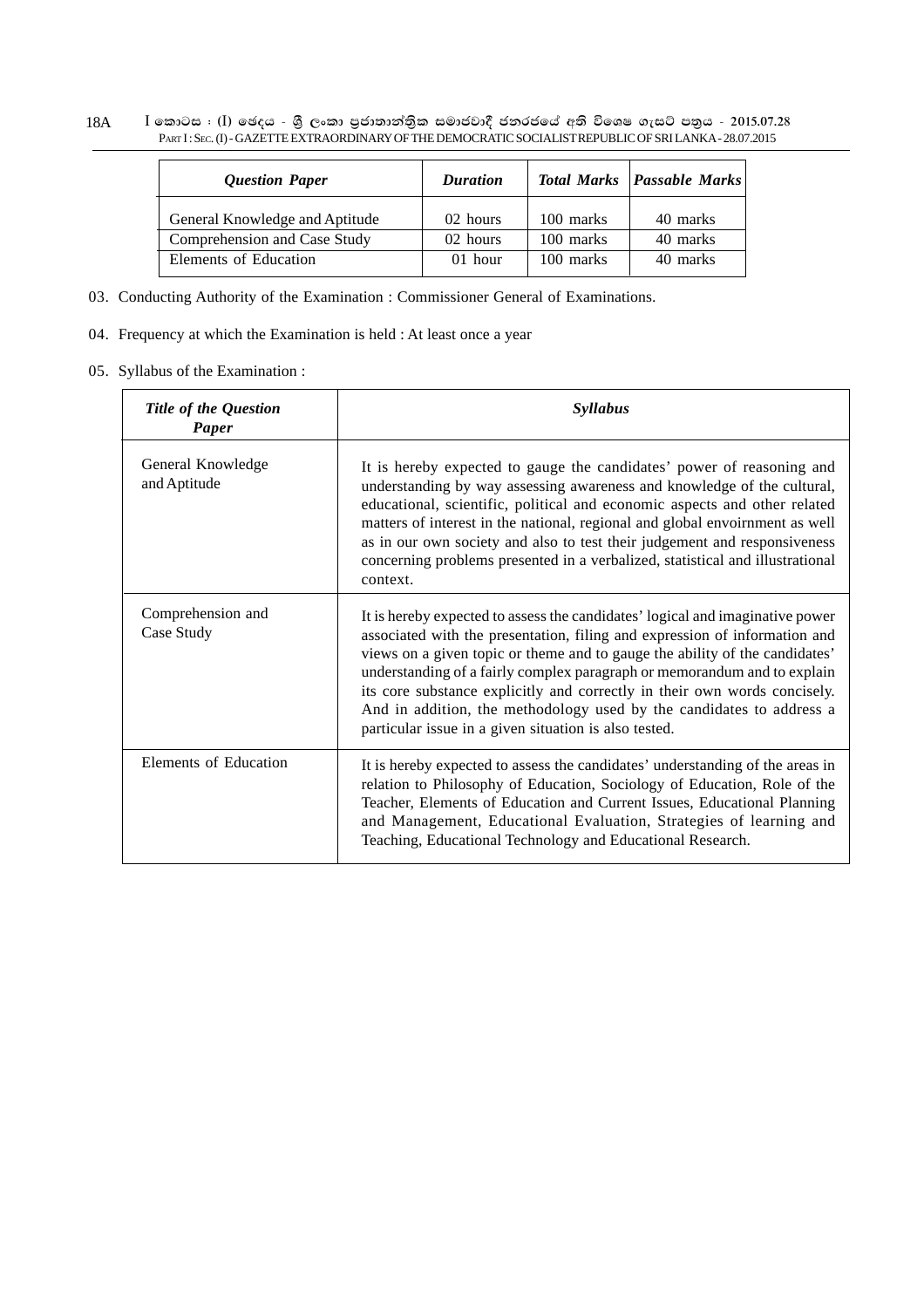# **SCHEDULE V**

# **Marking Scheme for Appointment to Posts enumerated in 11.2.2 of the Service Minute of the Sri Lanka Teacher Educators Service**

|                  | <b>Criteria of Assigning Marks</b>                             | <b>Maximum</b><br><b>Marks</b> | Passable<br><b>Marks</b> |
|------------------|----------------------------------------------------------------|--------------------------------|--------------------------|
| 1.               | Service Experience                                             |                                |                          |
|                  | Five (05) marks each for every year of active and satisfactory | 50                             |                          |
|                  | service in Grade I of the Sri Lanka Teacher Educators Service  |                                |                          |
| 2.               | <b>Additional Educational Qualifications</b>                   | 12                             |                          |
| 3.               | Proficiency in the Link Language                               | 06                             | 35                       |
| $\overline{4}$ . | <b>ICT Skills</b>                                              | 02                             |                          |
| 5.               | Extra Curricular Activities and Achievements                   | 20                             |                          |
| 6.               | Research and Publications                                      | 05                             |                          |
| 7.               | Skill shown in the Interview                                   | 0 <sub>5</sub>                 |                          |
|                  | <b>Total Marks</b>                                             | 100                            |                          |

 *Note* :

- 1. Recruitment of candidates will be made from among those who obtained highest marks at the structured interview according to existing vacancies.
- 2. The Appointing Authority shall, within the maximum marks assigned for the thrust areas for which marks are awarded as per above Table, approve a detailed marking scheme for each structured interview.

# **SCHEDULE VI**

# **Approved Posts of the Sri Lanka Teacher Educators Service and Duties Assigned**

| Sri.<br>No. | <b>Approved Posts</b>                                      | <b>Duties</b>                                                                                                                                                                                                                                                                              |  |  |
|-------------|------------------------------------------------------------|--------------------------------------------------------------------------------------------------------------------------------------------------------------------------------------------------------------------------------------------------------------------------------------------|--|--|
| 01          | President of the National<br>Colleges of Education         | Directing the functions of administration, finance and education at the National<br>College of Education, Assuming responsibility of a Head of Department of "A" Grade                                                                                                                     |  |  |
| 02.         | Principal of Teacher<br><b>Training Colleges</b>           | Administration, organization, direction and supervision in the Teacher Training<br>College.                                                                                                                                                                                                |  |  |
| 03.         | Vice President of the<br>National Colleges of<br>Education | i. Organization, direction, supervision and evaluation having designed the<br>administrative and financial matters, keeping related records and attending<br>to duties assigned by the President of College.                                                                               |  |  |
|             |                                                            | ii. Designing, organization, direction, supervision, evaluation and quality<br>assurance of educational matters, maintenance of evaluation reports of the<br>teacher trainees, preparation of final results sheets of the trainees and the<br>duties assigned by the President of College. |  |  |
|             |                                                            | iii. Designing, organization, direction and supervision of the regular teacher<br>educational activities, keeping evaluation reports, preparation of certificates<br>and duties assigned by the President of College.                                                                      |  |  |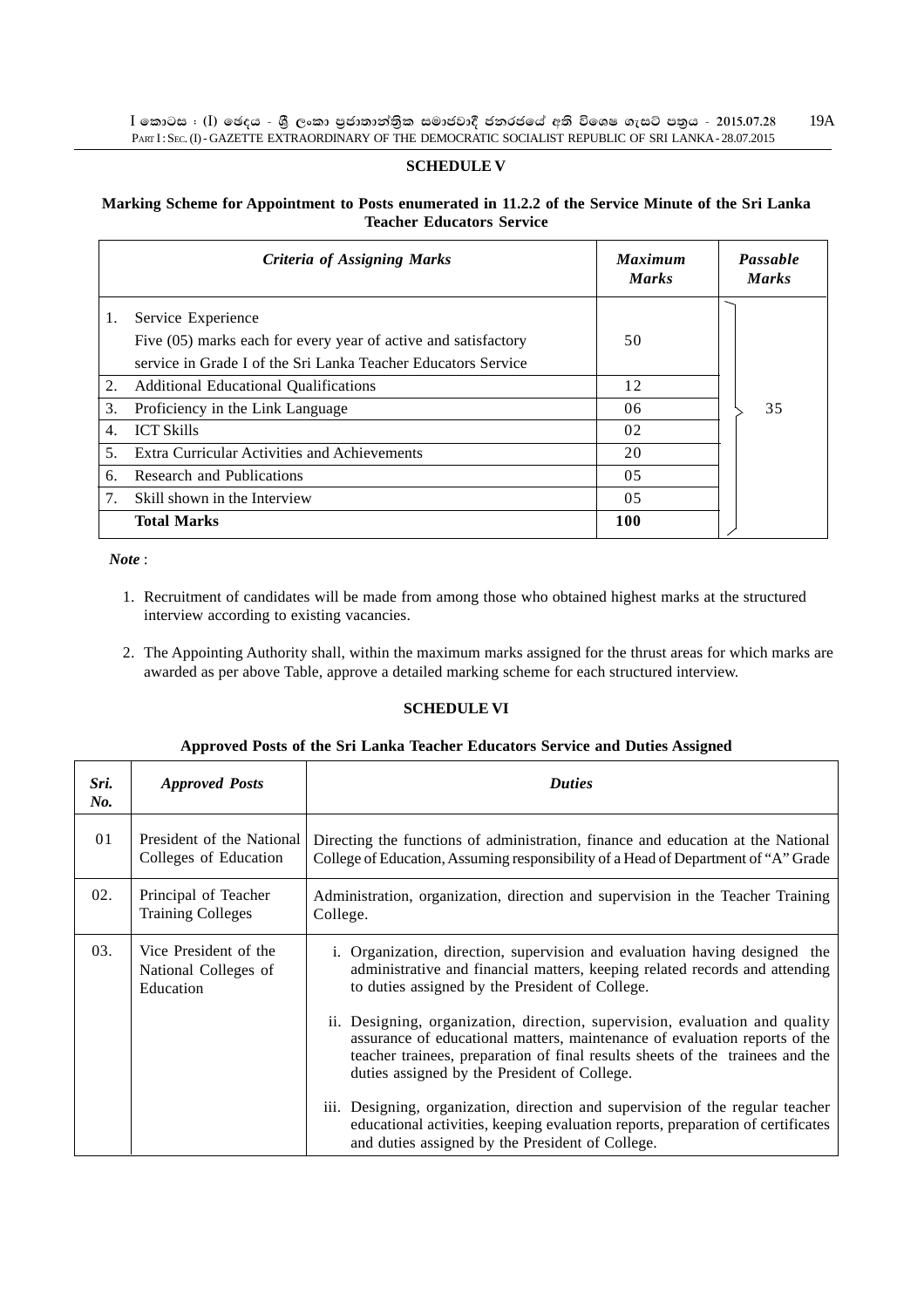| 20A |  |  | 【 කොටස : (I) ඡෙදය - ශීු ලංකා පුජාතාන්තිුක සමාජවාදී ජනරජයේ අති විශෙෂ ගැසට් පතුය - 2015.07.28             |  |  |  |  |
|-----|--|--|---------------------------------------------------------------------------------------------------------|--|--|--|--|
|     |  |  | PART I: SEC. (I) - GAZETTE EXTRAORDINARY OF THE DEMOCRATIC SOCIALIST REPUBLIC OF SRI LANKA - 28.07.2015 |  |  |  |  |

| Sri.<br>No. | <b>Approved Posts</b>                                   | <b>Duties</b>                                                                                                                                                                                                                                                                                                                                                                                                                  |
|-------------|---------------------------------------------------------|--------------------------------------------------------------------------------------------------------------------------------------------------------------------------------------------------------------------------------------------------------------------------------------------------------------------------------------------------------------------------------------------------------------------------------|
| 04.         | Deputy Principal of<br><b>Teacher Training Colleges</b> | Assisting in the administration of the Teacher Training College under the<br>control and supervision of the Principal of Teacher Training College.                                                                                                                                                                                                                                                                             |
| 05.         | Coordinating Lecturer                                   | <i>i.</i> Coordination work of the Administration Division of the National<br>College of Education and duties assigned by the President of College.                                                                                                                                                                                                                                                                            |
|             |                                                         | ii. Coordination of the educational activities of the College of Education<br>and duties assigned by the President of College.                                                                                                                                                                                                                                                                                                 |
| 06.         | Senior Lecturer                                         | Studying the learning and teaching process and subject related activities,<br>designing and implementing the practical and internship educational activities<br>of the teacher traniees of the College of Education, engaging in the supervision<br>and evaluation work and attending to duties assigned by the President of College<br>and the Principal of Teacher Training College.                                         |
| 07.         | Manager of Teacher<br>Centres                           | Holding the responsibility of the educational and administrative matters of<br>the Teacher Centre and attending to duties assignged by the Head of<br>Department.                                                                                                                                                                                                                                                              |
| 08.         | Lecturer                                                | Studying the learning and teaching process and subject related activities,<br>designing and implementing the practical and internship educational activities<br>of the teacher trainees of the College of Education, engaging in the supervision<br>and evaluation work and attending to duties assigned by the Presidnent of<br>College and the Principal of Teacher Training Colleges and the Manager of<br>Teacher Centres. |

# **SCHEDULE - VII**

# 1. **Special Education**

- i. Possession of a postgraduate degree with the subject Special Education from a recognized university and five years' experience in teaching the relevant subject area full-time ; or
- ii. Possession of a degree from a recongized university with a postgraduate diploma in the relevant discipline or National Diploma Teaching Special Education, or Trained Teacher's Certificate in Special Education, and six years' experience in teaching the relevant subject area full-time ; or
- iii. Possession of a degree from a recognized university in the relevant discipline and seven years' teaching experience ; or
- iv. National Teaching Diploma in Special Education or Trained Teacher's Certificate in the relevant subject area with not less than seven years' teaching experience.

# 2. **Information Technology**

i. Possession of a degree in Information Technology/Information Communication Technology/Computer Science with First Class or Second Class, from a recognized university ; or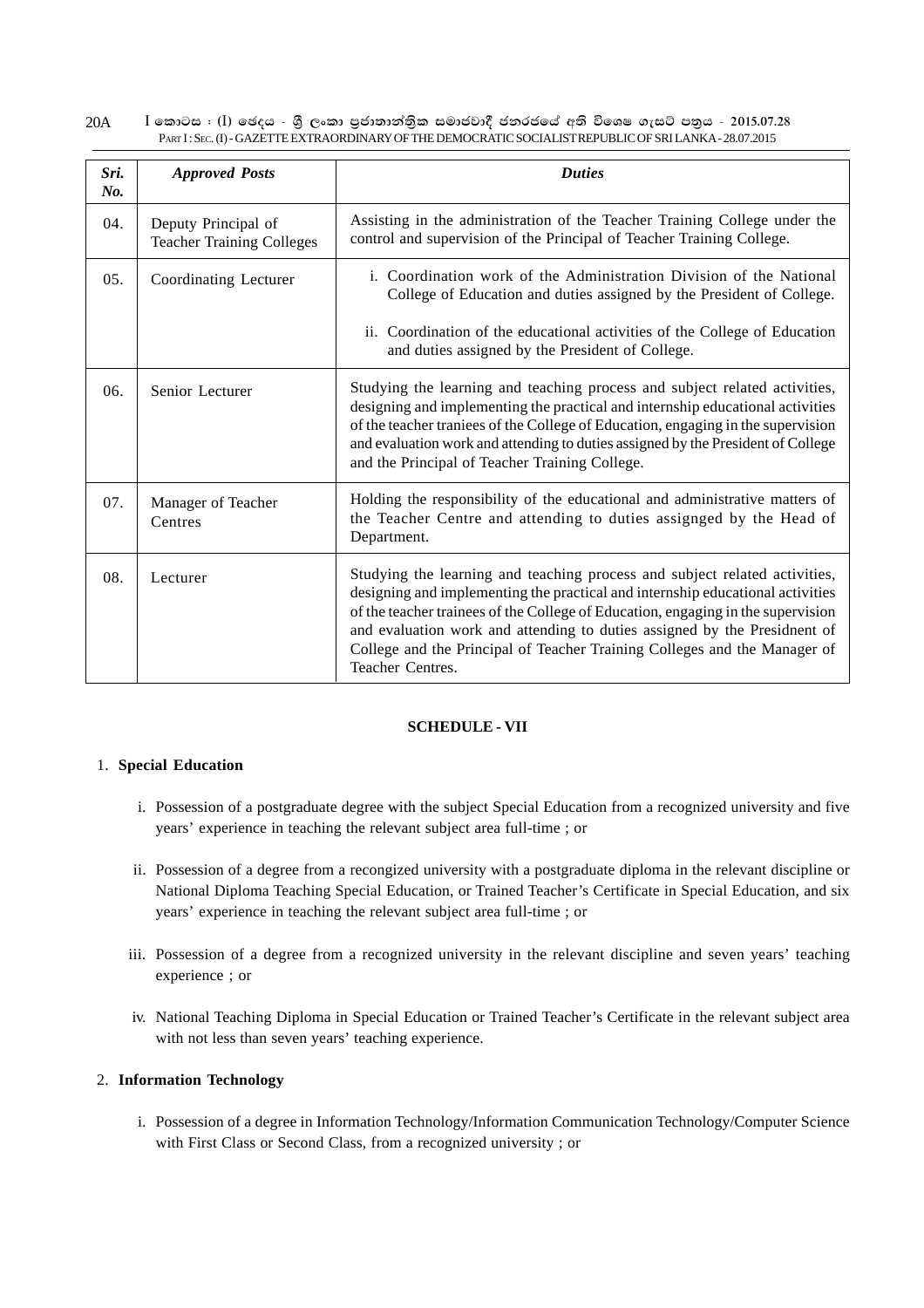$I$  කොටස : (I) ඡෙදය - ශීූ ලංකා පුජාතාන්තිුක සමාජවාදී ජනරජයේ අති විශෙෂ ගැසට් පතුය - 2015.07.28 PART I : SEC. (I) - GAZETTE EXTRAORDINARY OF THE DEMOCRATIC SOCIALIST REPUBLIC OF SRI LANKA - 28.07.2015 21A

- ii. Possession of a degree in information Technology/Information Communication Technology/Computer Science from a recognized university, and a postgraduate degree in the relevant discipline ; or
- iii. Possession of a degree in Information Technology/Information Communication Technology/Computer Science from a recognized university or possession of a degree with Information Communication Technology as a major subject from a recognized university and a postgraduate diploma in Information Communication Technology and completion of not less than five years' continuous service as a teacher of Information Communication Technology ; or
- iv. Possession of a degree in Information Technology/Information Communication Technology /Computer Science from a recongized university or possession of a degree with Information Technology/Information Communication Technology/Computer Science as a major subject from a recognized university and National Diploma in Teaching Information Communication Technology and completion of not less than five years' continuous service as a teacher of Information Communication Technology ; or
- v. Possession of a degree in any discipline from a recognized university and a postgraduate diploma in Information Communication Technology and completion of not less than six years' continuous service as a teacher of Information Communication Technology ; or
- vi. Possession of a degree in Information Technology/Information Communication Technology/Computer Science from a recognized university and completion of not less than seven years' continuous service as a teacher of Information Communication Technology.

# 3. **Western Music**

- i. Possession of a degree in the relevant discipline from a recognized university and not less than seven years' teaching experience ; or
- ii. Possession of a degree from a recognized university and the National Diploma in Teaching or Trained Teachers' Certificate in the relevant subject area and not less than seven years' teaching experience ; or
- iii. National Diploma in Teaching Western Music or Trained Teacher's Certificate in Western Music and not less than seven years' post qualification teaching experience ; or
- iv. Possession of a Diploma in the relevant discipline conducted by Department of Examination and not less than ten years' teaching experience ; or
- v. Possession of a pass grade in Practical and Written tests of Western Music Grade viii Examination, conducted by one of the following institutions, and not less than seven years' teaching experience ;
	- a) Department of Examinations, Sri Lanka
	- b) Trinity College of Music, London
	- c) Royal School of Music, London
	- d) London College of Music
	- e) Institute of Western Music and Speech, Colombo

#### 4. **English**

- i. Possession of a degree from a recongnized university and postgraduate diploma in Teaching English as a Second Language along with six years' teaching experience ; or
- ii. Possession of National Diploma in Teaching English or English Trained Teacher's Certificate with not less than seven years' post qualification teaching experience.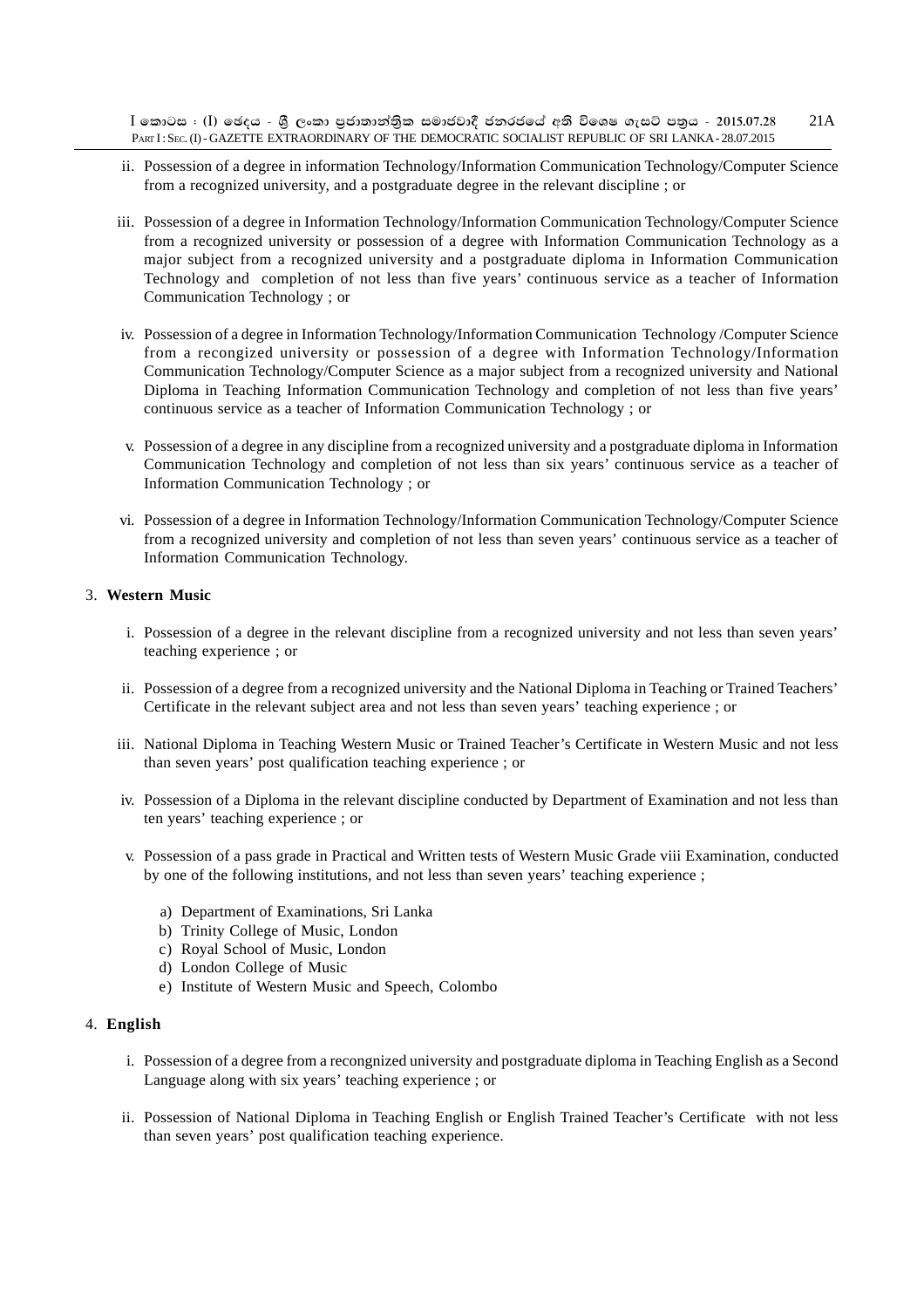#### $\overline{\phantom{s}}$ I කොටස : (I) ඡෙදය - ශීූ ලංකා පුජාතාන්තිුක සමාජවාදී ජනරජයේ අති විශෙෂ ගැසට් පතුය - 2015.07.28 PART I: SEC. (I) - GAZETTE EXTRAORDINARY OF THE DEMOCRATIC SOCIALIST REPUBLIC OF SRI LANKA - 28.07.2015 22A

#### 5. **Physical Education**

- i. Possesion of a degree in Physical Education from a recognized university and not less than seven years' teaching experience ; or
- ii. Possession of a Diploma in Physical Education and Sports from a recognized university or the Ministry of Sports and the National Diploma in Teaching Physical Education and Sports or Tranied Teacher's Certificate in Physical Education and Sports, and not less than six years' post qualification teaching experience ; or
- iii. Possession of a degree in any discipline from a recognized university and a postgraduate degree in Physical Education along with six years' teaching experience of Physical Education ; or
- iv. Possession of a degree in any discipline from a recognized university and the National Diploma in Teaching Physical Education or Trained Teacher's Certificate in Physical Education with not less than six years' post qualification teaching experience.

#### 6. **Technology Subjects**

- i. Construction Technology
- ii. Mechanical Technology
- iii. Arts and Crafts
- iv. Electric and Electronic Technology
- v. Home Economics
	- i. Possession of a degree in the relevant discipline from a recognized university and not less than seven years' teaching experience ; or
	- ii. Possession of the National Diploma in Teaching of the relevant subject or Trained Teacher's Cerfificate, along with not less than seven years' teaching experience ; or
	- iii. Possession of a degree from a recognized university and the National Diploma in Teaching of the relevant subject or Trained Teacher's Certificate, along with not less than six years' teaching experience ; or
	- iv. Possessoin of the National Diploma in Teaching of the relevant subject or Trained Teachers' Certificate, along with not less than six years' teaching experience and any one of the following certificates :
		- a. Higher National Diploma in Technology or Higher National Certificate in Technology
		- b. National Diploma in Technology or National Certificate in Technology
		- c. Certificate of Diploma issued by a Technical College or a Polytechnic Institute, for a course which is not less than one year's duration
		- d. City and Guilds Certificate I, II or III
		- e. A Technology Certificate at NVQ V level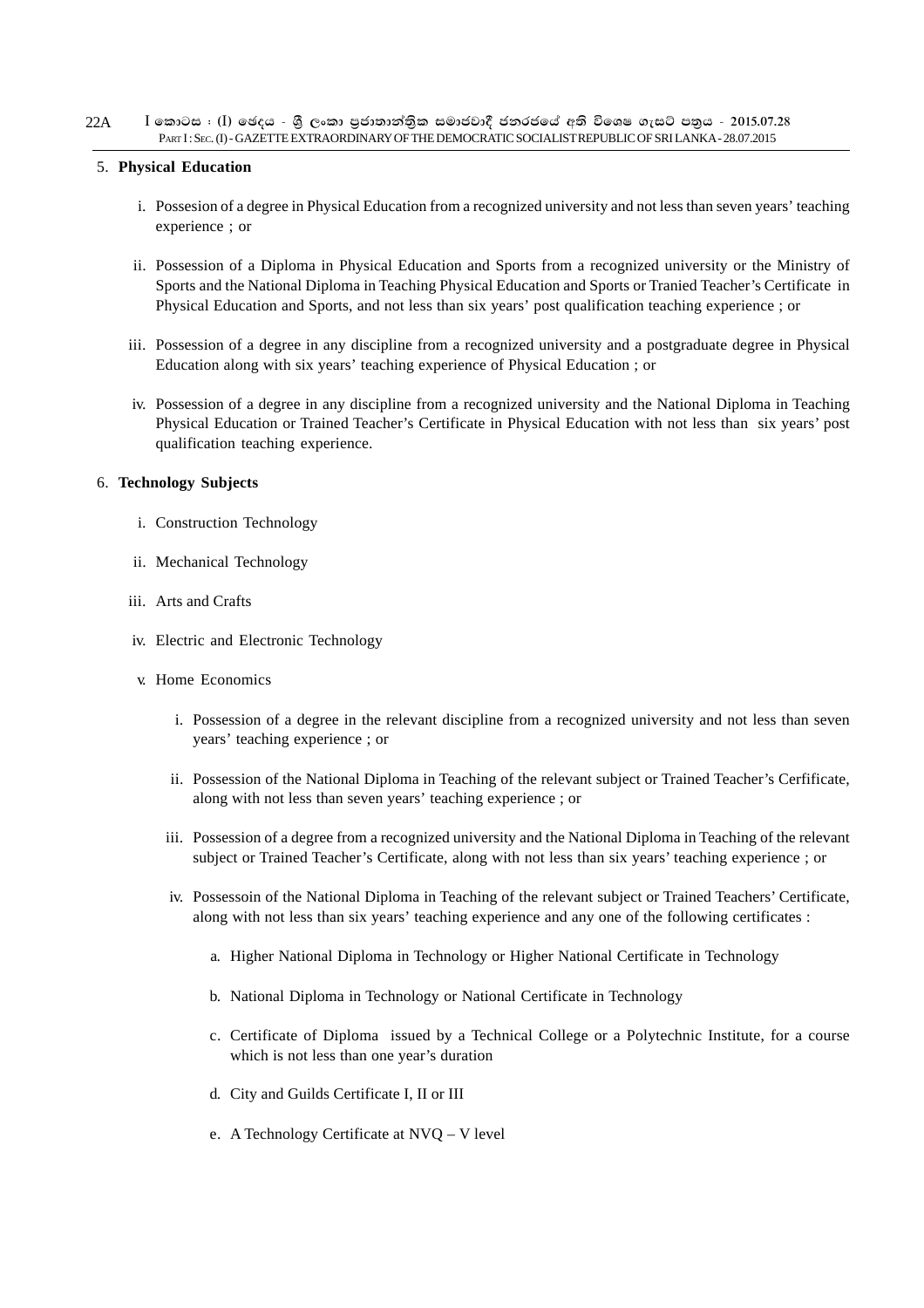# **SCHEDULE VIII**

#### **English Language Examination**

\* Scheme of Evaluation : Written Examination Marks : 100 Duration : 2 hrs.

\* At least 40% marks should be obtained to secure a pass in this question paper

Content :

#### **English Grammer**

A suitable level of proficiency on the following forms of grammar in the spoken and the written language is expected from the candidate.

- Tense and Number
- Sentences (Simple / Compound /Complex / Compound Complex)
- Relative Clauses
- Reported Speech
- Adjectives and Adverbs
- Determiners
- Prepositions

#### **Writing Skills**

The knowledge on the modern formats and styles of writing is tested in this area of study.

- Essay writing
- Summary writing skills
- Report writing skills
- Letter writing

#### **Reading Skills**

Candidate's ability to comprehend a printed text, infer meaning and written interpretation is expected.

- Reading and understanding the specific and general meaning of a printed text
- Reading and Interpretation (written)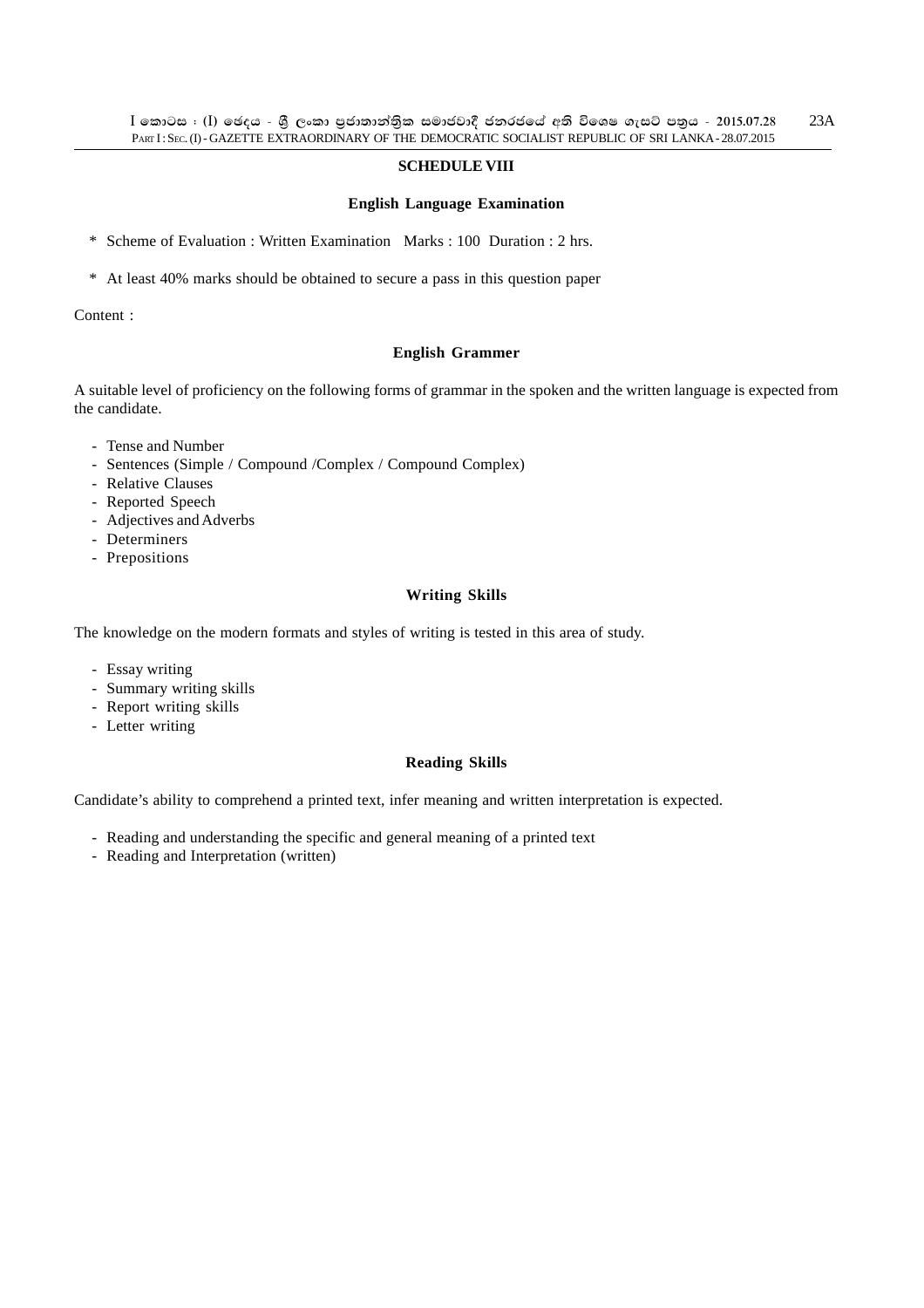# **SCHEDULE - IX**

SPECIMEN APPLICATION FORM

# **Promotion of officers in Grade III of the Sri Lanka Teacher Educators Service to Grade II**

# Part 1

| 1. |                          |
|----|--------------------------|
|    |                          |
|    | (Applicable only if any) |
|    |                          |
|    |                          |
|    |                          |
|    |                          |
|    |                          |
|    |                          |
|    |                          |
|    |                          |
|    |                          |
|    |                          |
|    |                          |
|    |                          |
|    |                          |
|    |                          |

13. Level of performance shown during the ten (10) years immediately preceding the promotion:

| Year | Level of performance |
|------|----------------------|
|      |                      |
|      |                      |
|      |                      |
|      |                      |
|      |                      |
|      |                      |
|      |                      |
|      |                      |
|      |                      |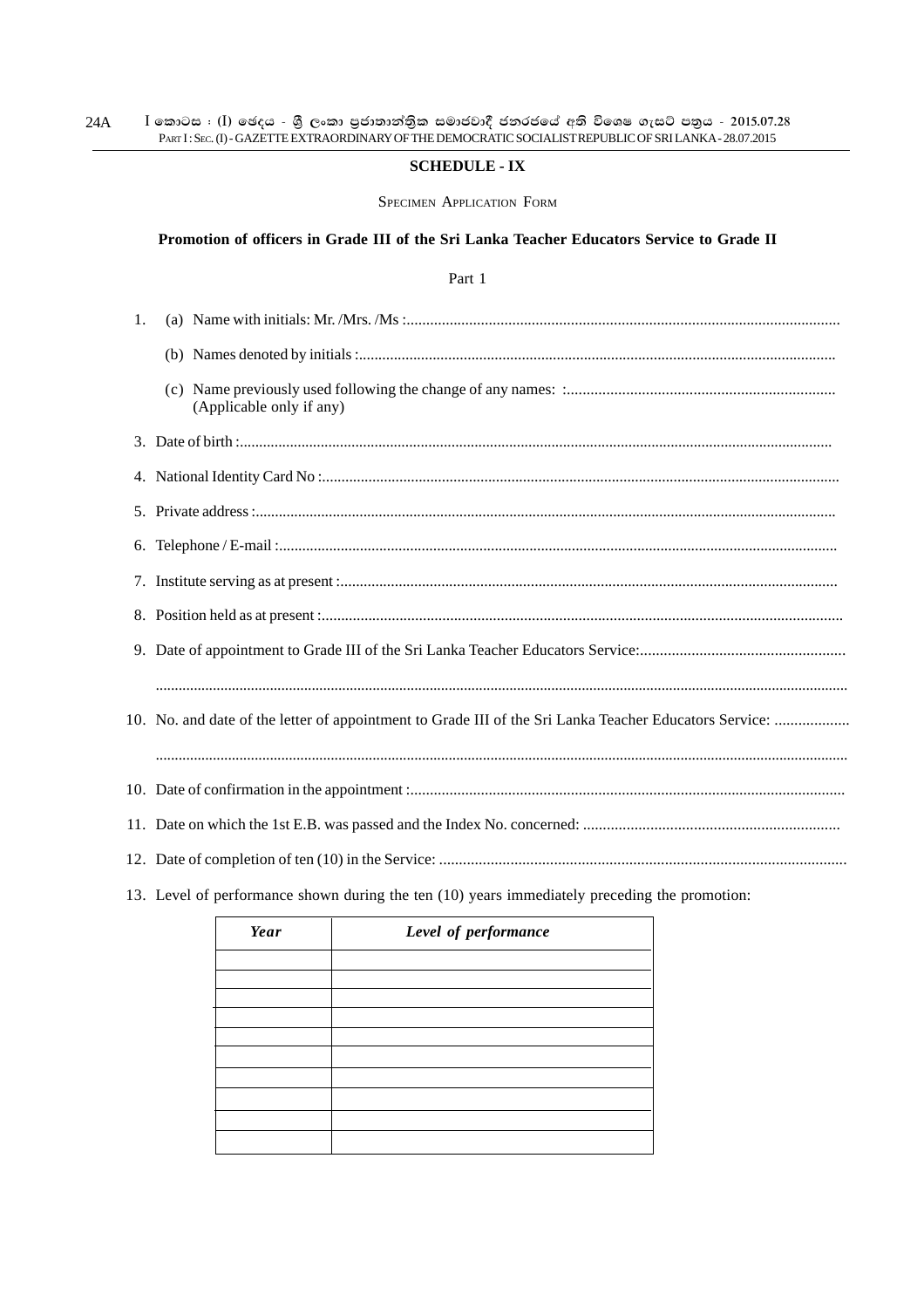$I$  කොටස : (I) ඡෙදය - ශීූ ලංකා පුජාතාන්තිුක සමාජවාදී ජනරජයේ අති විශෙෂ ගැසට් පතුය - 2015.07.28 PART I : SEC. (I) - GAZETTE EXTRAORDINARY OF THE DEMOCRATIC SOCIALIST REPUBLIC OF SRI LANKA - 28.07.2015 25A

14. Date on which the other official language was passed or exempted from the requirement of being passed: ...... ......................................................................................................................................................................................

Ref. No. & date of such letter:..................................................................................................................................

- 15. No pay leave **has been** / **has not been** availed in this Service. (Indicate the dates, if any) :..................................
- 16. Date on which the link language was passed or exempted from the requirement of being passed : ................... ................................................................................

Ref. No. & date of such letter:.............................................................

17. Date on which the Capacity Building Training Course 01 was successfully followed and completed:.................. ...................................................................................

I request that I be promoted to Grade II of the Sri Lanka Teacher Educators Service, with effect from

Date :........................................ ...................................

Signature of Candidate.

#### PART II

Chief Commissioner of National Colleges of Education , .........................................................................................................

The above information of Mr./Mrs./Ms ..................................................................of Grade III of the Sri Lanka Teacher Educators Service is correct.

- (i) Has completed / \*Has not completed ten (10) years of active service.
- (ii) Has shown / \*Has not shown a performance of satisfactory or higher level right throughout the period of ten (10) years immediately preceding the promotion.
- (iii) Has not availed / Has availed half pay / \*no pay leave during the said period of ten years.
- (iv) Has not subjected / \*Has subjected to punishments other than warning during the said period.
- (v) No disciplinary action pending / \*Disciplinary action pending against the officer.
- (vi) All salary increments due for the period concerned have been earned / \*have not been earned.
- (vii) Has been confirmed in the appointment from............................ / Has not been confirmed in the appointment.
- (viii) Has passed / Has not passed the 1st Efficiency Bar Examination.
- (ix) Has completed / Has not completed the requirement of securing a pass in the second language.
- (x) Has completed / Has not completed the requirement of securing a pass in the link language.
- (xi) Has completed / Has not completed the Capacity Building Training Course 1.

(\*If not posses those requirements attach details)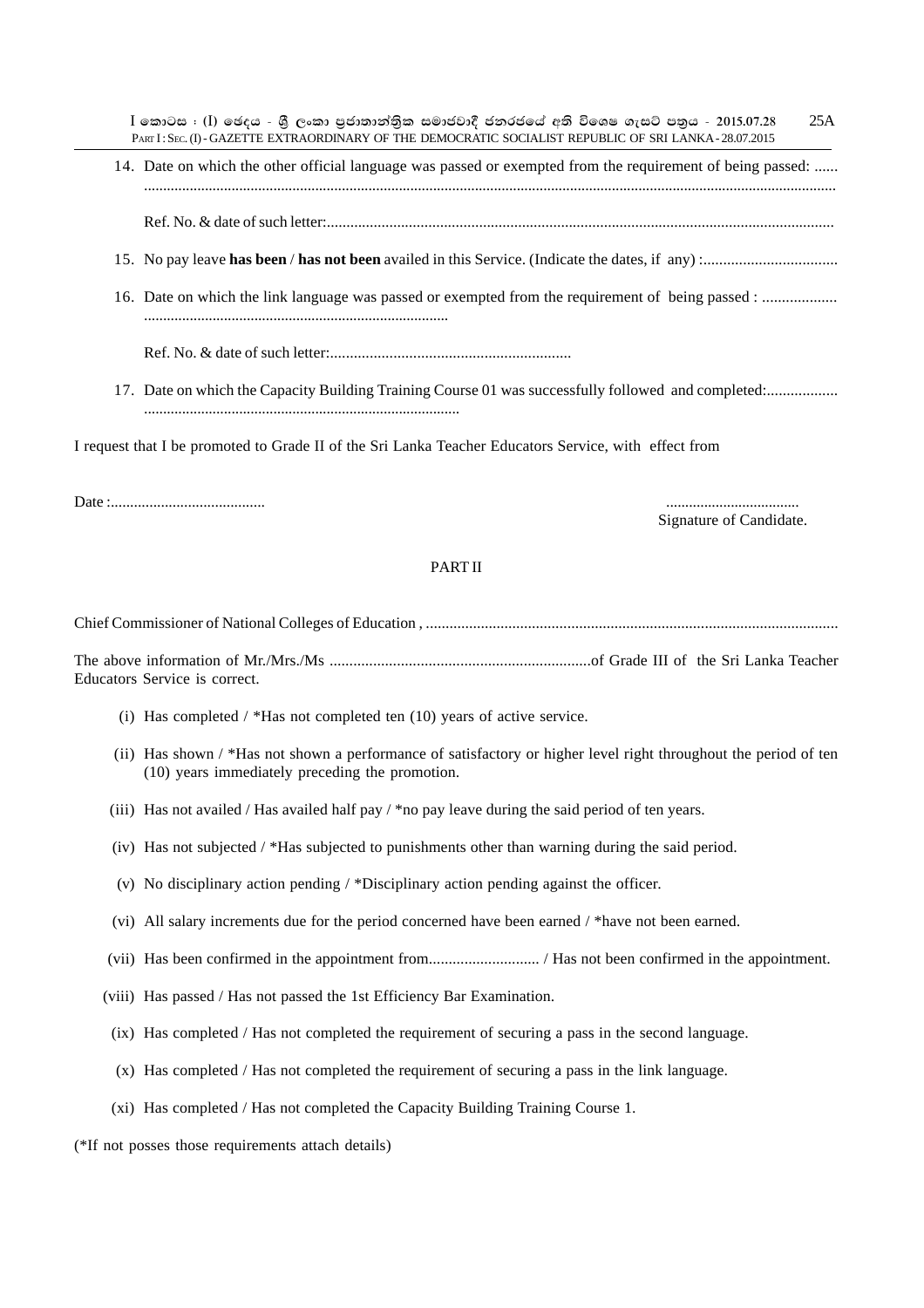$I$  කොටස : (I) ඡෙදය - ශුී ලංකා පුජාතාන්තුික සමාජවාදී ජනරජයේ අති විශෙෂ ගැසට් පතුය - 2015.07.28 PART I : SEC. (I) - GAZETTE EXTRAORDINARY OF THE DEMOCRATIC SOCIALIST REPUBLIC OF SRI LANKA - 28.07.2015 26A

I recommend / do not recommend the promotion of the officer, from ........................................ ( date) to Grade II of the Sri Lanka Teacher Educators Service.

Date :..................................... ................................................

President of the College of Education / Zonal Director of Education

Secretary, Ministry of Education.

I recommend /do not recommend the promotion of the officer in Grade III of the Sri Lanka Teacher Educators Service to Grade II of the Service with effect from........................

Date :.................................. ....................................

Chief Commissioner of National

Colleges of Education

#### **SCHEDULE - X**

SPECIMEN APPLICATION FORM

### **Promotion of officers in Grade II of the Sri Lanka Teacher Educators Service to Grade I**

#### Part I

| (Applicable only if any) |
|--------------------------|
|                          |
|                          |
|                          |
|                          |
|                          |
|                          |
|                          |
|                          |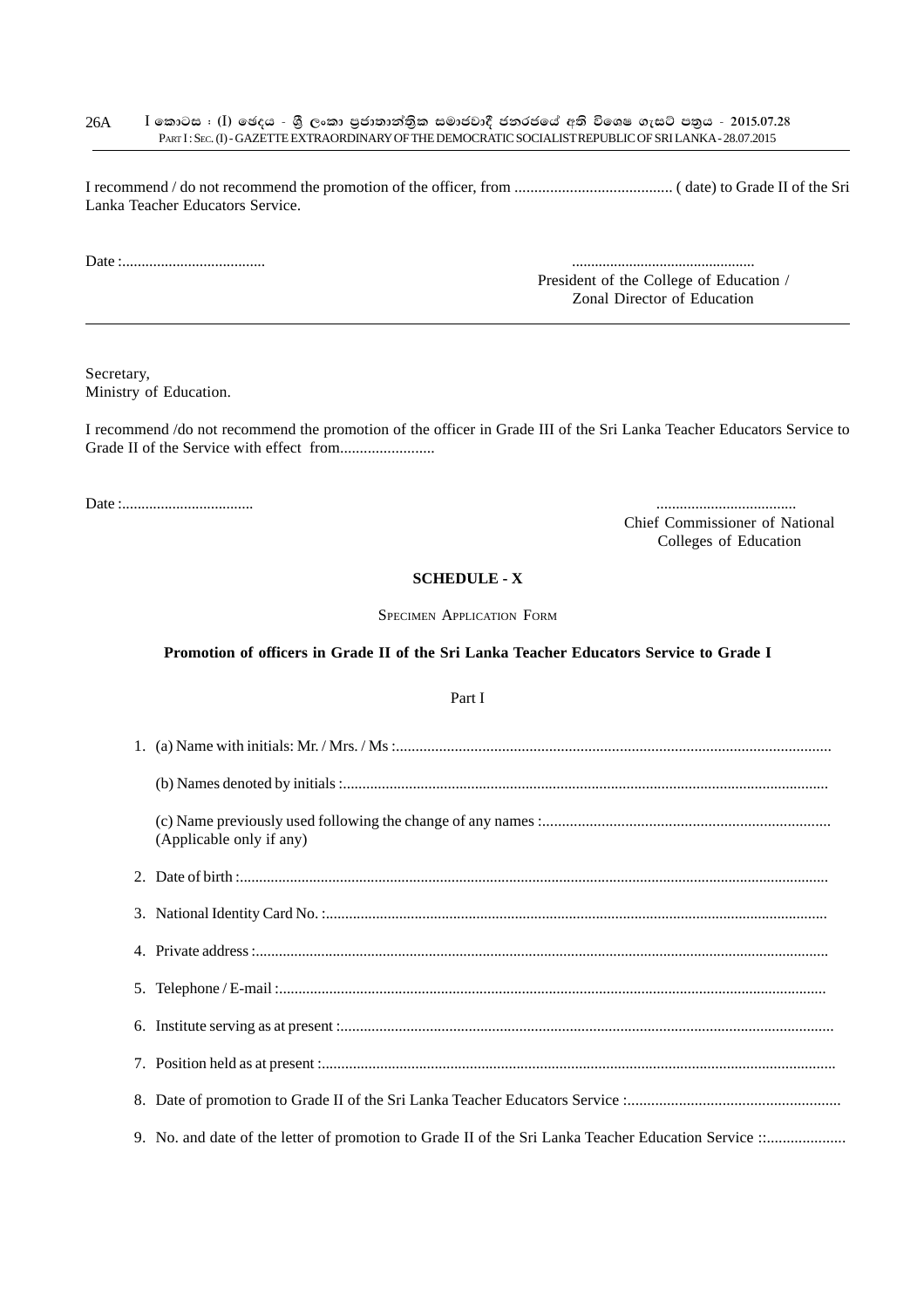$I$  කොටස : (I) ඡෙදය - ශීූ ලංකා පුජාතාන්තිුක සමාජවාදී ජනරජයේ අති විශෙෂ ගැසට් පතුය - 2015.07.28 PART I : SEC. (I) - GAZETTE EXTRAORDINARY OF THE DEMOCRATIC SOCIALIST REPUBLIC OF SRI LANKA - 28.07.2015 27A

- 10. Date of confirmation in the I st appointment :........................................................................................................
- 11. Date on which the Capacity Building Training Course 2 was completed :............................................................
- 12. Date on which the 2nd E.B. was passed and the Index No. concerned: .................................................................
- 13. Date of completion of seven (07) years in Grade II of the Service:.......................................................................
- 14. Level of performance shown during the seven (07) years immediately preceding the promotion:.....................

| Year | Level of performance |
|------|----------------------|
|      |                      |
|      |                      |
|      |                      |
|      |                      |
|      |                      |
|      |                      |
|      |                      |

15. Title and the date of validity of the Post Graduate Degree referred to in I of 10.2.I(i) of the Service Minute of the Sri Lanka Teacher Educators Service: ........................................................................................................

I request that I be promoted to Grade I of the Sri Lanka Teacher Educators Service, with effect from ............ ..........................................................

Date :...................................... ..................................

Signature of Candidate.

#### PART II

Chief Commissioner of National Colleges of Education, ........................................................................................................

The above information of Mr./Mrs./Ms ........................ of Grade II of the Sri Lanka Teacher Educators Service is correct.

- i. Has completed / \*Has not completed seven (07) years of active service.
- ii. Has shown / \*Has not shown a performance of satisfactory or higher level right throughout the period of seven (07) years immediately preceding the promotion.
- iii. Has not availed / \*Has availed half pay / no pay leave during the said period of seven (07) years.
- iv. Has not subjected / \*Has subjected to punishments other than warning during the said period.
- v. No disciplinary action pending / \*Disciplinary action pending against the officer.
- vi. All salary increments due for the period concerned have been earned / \*have not been earned.
- vii. Has been confirmed in the appointment from .........................../ Has not been confirmed in the appointment.
- viii. Has completed / Has not completed the Capacity Building Training Course 2.
- ix. Has passed / Has not passed the 2nd Efficiency Bar Examination.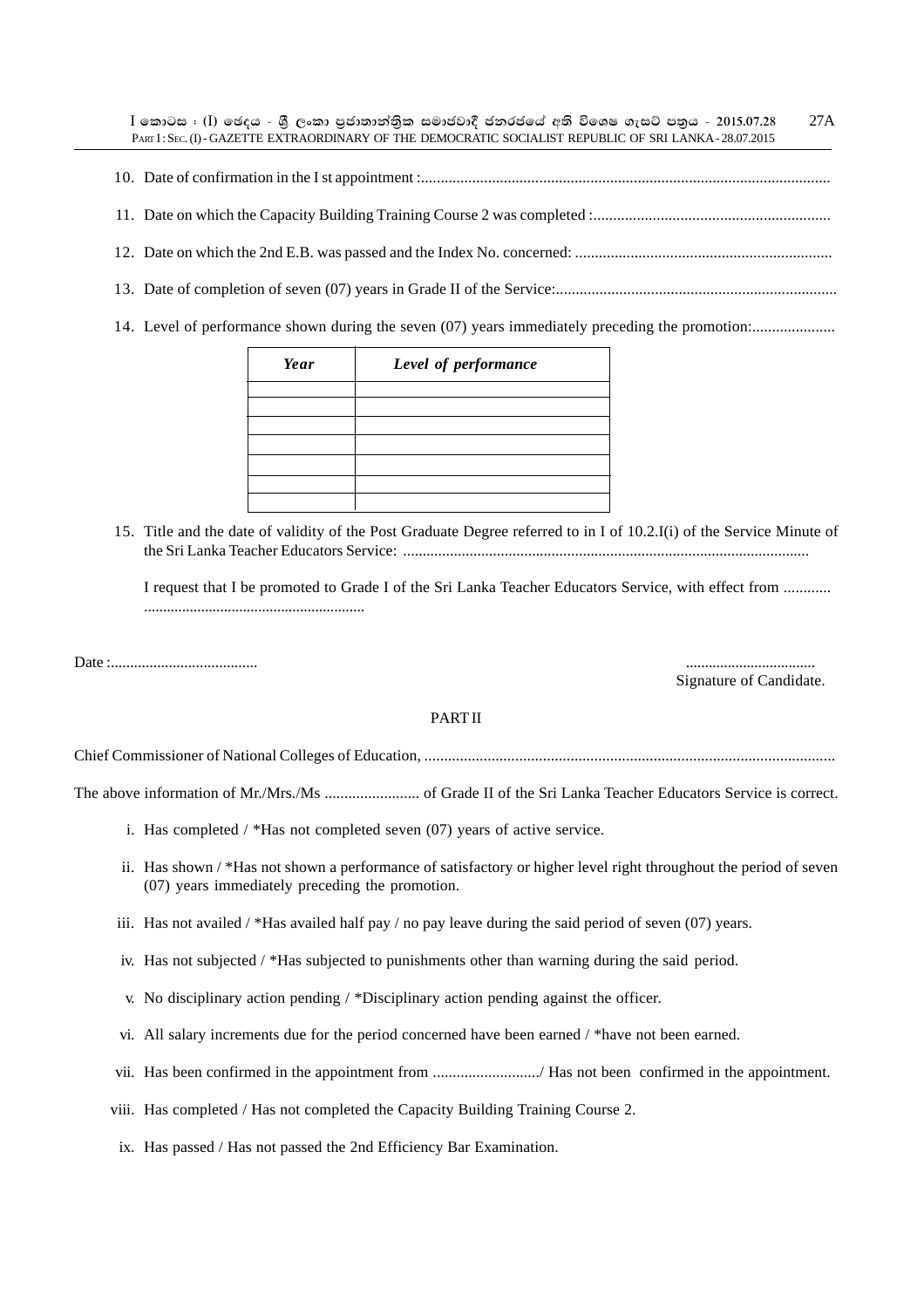- $I$  කොටස : (I) ඡෙදය ශීු ලංකා පුජාතාන්තිුක සමාජවාදී ජනරජයේ අති විශෙෂ ගැසට් පතුය 2015.07.28 PART I : SEC. (I) - GAZETTE EXTRAORDINARY OF THE DEMOCRATIC SOCIALIST REPUBLIC OF SRI LANKA - 28.07.2015 28A
	- x. Has obtained / Has not obtained the Post Graduate Degree referred to in I of 10.2.1 of the Service Minute of the Sri Lanka Teacher Educators Service.

(\*If not posses those requirements attach details)

I recommend / do not recommend the promotion of the officer, from ........................................ (date), to Grade I of the Sri Lanka Teacher Educators Service.

Date :.......................................... ...................................................

President of the College of Education / Zonal Director of Education

Secretary, Ministry of Education.

I recommend /do not recommend the promotion of the officer ............................................................................................ in Grade II of the Sri Lanka Teacher Educators Service to Grade I of the Service with effect from..........................................

Date :.................................... ............................................................

Chief Commissioner of National Colleges of Education.

# **SCHEDULE XI**

#### **Composition of the Capacity Building Course 01**

- 1. Management
- 2. Financial Regulations
- 3. Planning
- 4. Leadership
- 5. Interpersonal Relations
- 6. Professional Conduct
- 7. Productivity Techniques and Quality
- 8. Presentation Techniques
- 9. Human Resource Management
- 10. Methods of Educational Research
- 11. New Subject related Knowledge
- 12. New Educational Concepts
- 13. Information and Communication Technology and e-Government
- 14. English for Executive Managers
- 15. Personality Development